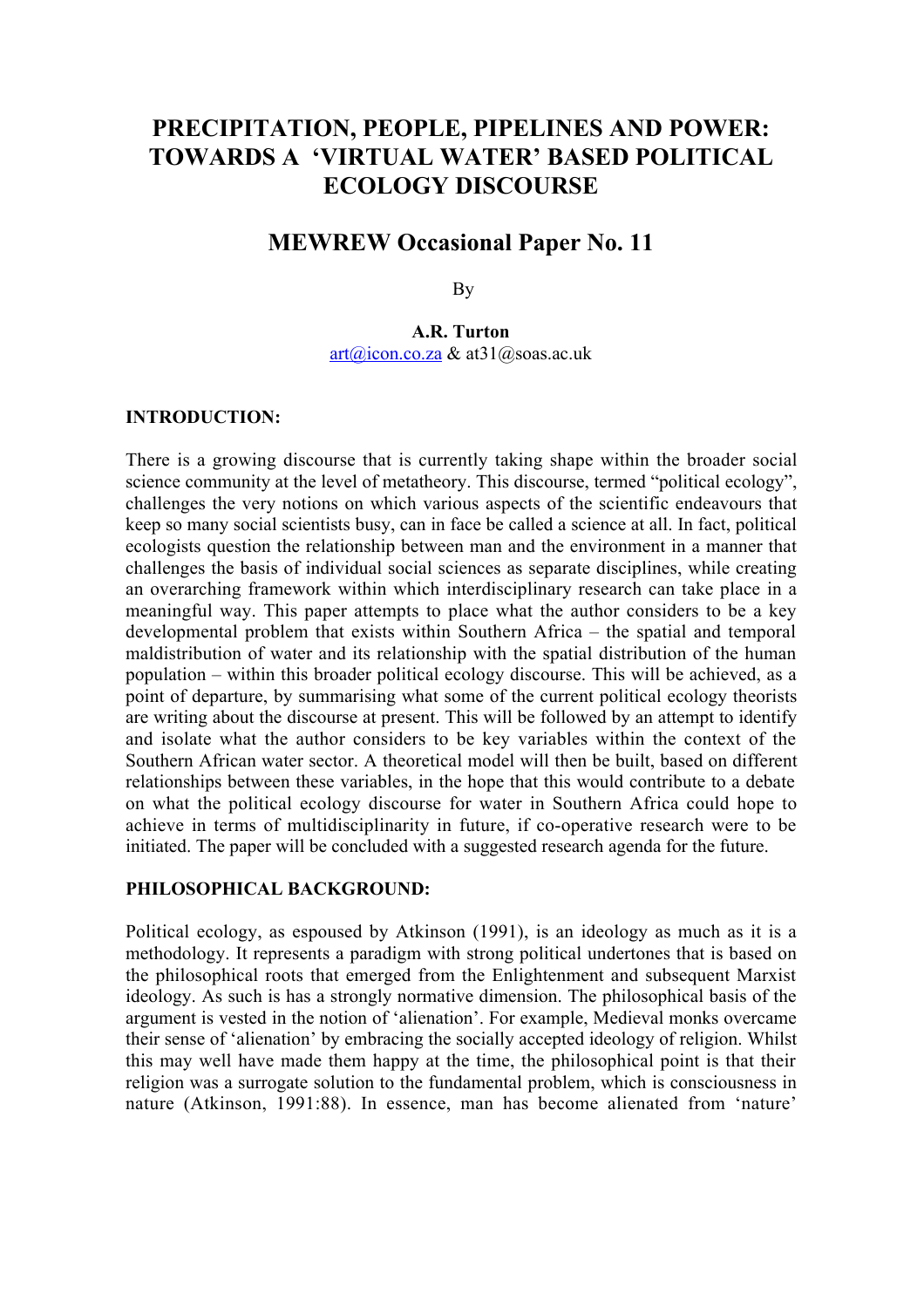according to the doctrine of 'political ecology'. Essentially what Atkinson is saying about political ecology can best be understood by means of the following logic.

- $\bullet$  Political ecology is concerned in the first instance with the need to make fundamental changes in the social and political machinery that structures our daily lives. To this end, the ultimate reconfiguration of these social dynamics "will have to square with the sustainable self-reproduction of nature". This implies that there are definite choices about how we live our lives in relation to the use of nature. The ultimate social choice is therefore encapsulated in the question: "Will the choices currently being made by our society satisfy our material and spiritual needs and avoid ecological destruction?"(Atkinson, 1991:171). In other words, political decisionmaking lies at the heart of the debate and can in fact be construed as being one of the problems.
- $\bullet \ast$  One necessary pre-condition for the ultimate achievement of a consciously selfregulating society is the requirement to simplify and render more transparent the operations of society and our relationship with nature (Atkinson, 1991: 180-1). In other words, there is a desire among the population of a given political entity, to increasingly be allowed to question the decisions that are made by political decisionmakers. The role of NGOs with an environmental agenda becomes particularly relevant in this regard. Environmental Impact Assessments (EIA's) can therefore be seen as becoming increasingly important, and as a result, likely to become more politicized in future.
- $\ast$  Another necessary pre-condition for attaining a self-regulating society, is the need to diffuse the social tensions that result from the currently existing inegalitarian social relations and social division of labour (Atkinson, 1991: 181), which result from the individualistic way of life that currently dominates the planet earth. In other words, the mechanisms by which allocations are made<sup>1</sup> are likely to become the locus of conflict in their own right.
- $\ast$  The hallmark of capitalist consumerism the incessant urge to accumulate is the fundamental cause of the impending ecological catastrophe. To this end, the attitudes that dominated within the Northern European countries during pre-capitalist times rapidly turned into endless strategies of aggressive accumulation at the expense of other cultures. Extended logically, using Weber's way of thinking, accumulation at the expense of other cultures would lead ultimately to the destruction of Northern European culture and then finally, to the destruction of nature itself. To destroy nature, is in essence to destroy oneself. For this reason, it is necessary to destroy the impetus of our cultural logic whilst simultaneously building new structures that will enable our descendents to live "in a sustainable relationship with the rest of Creation" (Atkinson, 1991:187). To this end, political ecology sees that capitalism cannot be

 $\frac{1}{1}$  $<sup>1</sup>$  In this regard the pioneering research that is being done by Leif Ohlsson (1999) is of great value. This</sup> suggests the existence of both a first and second order conflicts. A first order conflict is seen to be as the direct result of competition for access to water. As water becomes scarcer, allocations will need to be made which means that a regulative framework will in turn result in a second order of conflicts.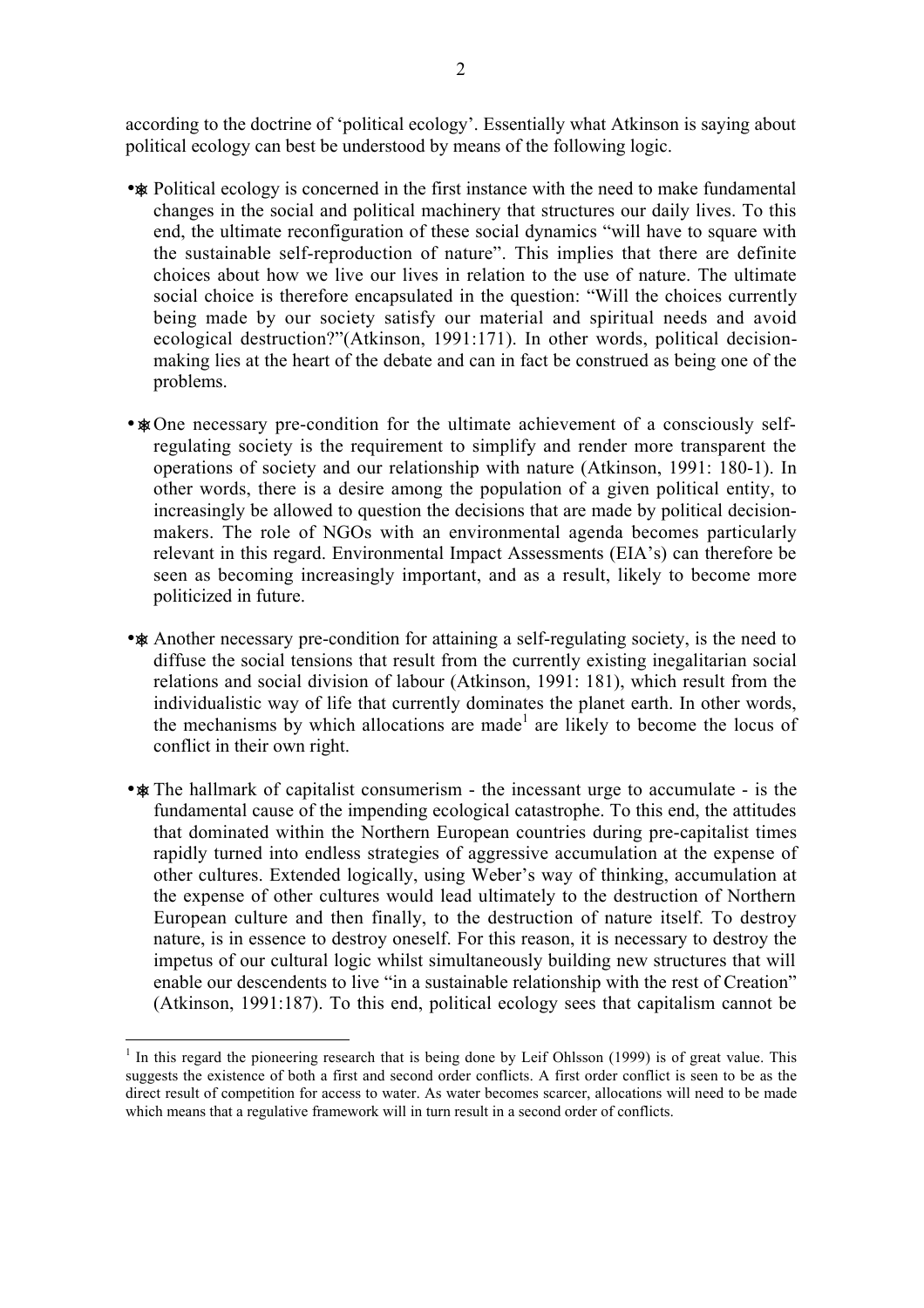confronted in any way except for its universal overthrowal. As such, there is a general consensus that a viable future will rest upon the philosophical premises of the realization of the promise encapsulated in the 'ecological paradigm' (Atkinson, 1991:194). In other words, because the consumerism of the North is seen as being at the heart of the problem<sup>2</sup>, this opens the way for political ecology thinking to become part of the emerging North-South agenda<sup>3</sup>.

- $\bullet$  Extending this ecological paradigm backwards in time, Atkinson (1991:195) notes that modern day "organicist philosophy" can be traced back to the conceptions of Hegel and Marx with respect to the terms of reference of an adequate secular philosophy. Stated simply, Hegel's 'philosophical system' is interpreted by Atkinson in terms of presenting the active human consciousness on the one hand, with nature on the other, as dialectical moments unified through the cultural and political process. Marx translated Hegel's second dialectical moment – nature – into the way in which society exploits nature through 'modes of production'. Therefore, nature in-itself was lost by this translation. The excuse for ignoring nature as such by Marx is therefore highly relevant in the quest for the need to re-establish the balance of the Hegelian dialectic. Seen from this perspective, Marxist philosophy is not a 'dialectic materialism' at all, but rather a 'dialectic humanism' or 'dialectic socialism' (Atkinson, 1991: 196). As such, the philosophy of a viable ecological future is a true 'dialectic materialism' in that its main concern is confronting the fundamental material natural process – ecology – with human consciousness, "resolved in an appropriate cultural, social and political framework that is capable of operationalising human needs in nature on an everyday basis and into the long-term" (Atkinson, 1991:196). In other words, political ecology is more than just environmental politics. It represents instead, a whole new philosophy that questions the relationship between man and the environment in a fundamental manner, raising a whole new specter of social and political ramifications<sup>4</sup>.
- **\*Political ecology therefore provides the answer to the fundamental problem of** 'alienation' by means of a philosophy of ecological consciousness otherwise known as 'sustainability'

As can be seen, political ecology as espoused by Atkinson (1997) can be regarded as being somewhat reactionary. This may well mean that the current water sector decisionmakers in Southern Africa are likely to view the whole discourse as being radical, politicized and possibly even too far-fetched to be actually taken seriously. This clearly

 $\frac{1}{2}$  $2$  Barry Buzan (1994) raises the notion of a relationship between the centre-periphery structure of the postcold war political economy that gives the centre both the power and the international legitimacy to reimpose a degree of unequal political relations on the periphery. This is placed within the context of water in Turton, 1999(a) where it is shown that NGOs challenge the sovereignty of the developing state by monopolizing the 'adaptive capacity' that the developing state lacks.

<sup>&</sup>lt;sup>3</sup> The works of authors such as Berel Rodal (1996) are illuminating in this regard. Rodal states for example that the post-cold war era has ushered in a new, "truly international agenda" that is dominated by global environmental issues. For a discussion of this aspect within a water context, refer to Turton, 1999(a).

<sup>&</sup>lt;sup>4</sup> Conrad Kottak (1998) alludes to some of these as constituting a challenge to the state. Refer to Turton, 1999(a) for a discussion of this in the context of water.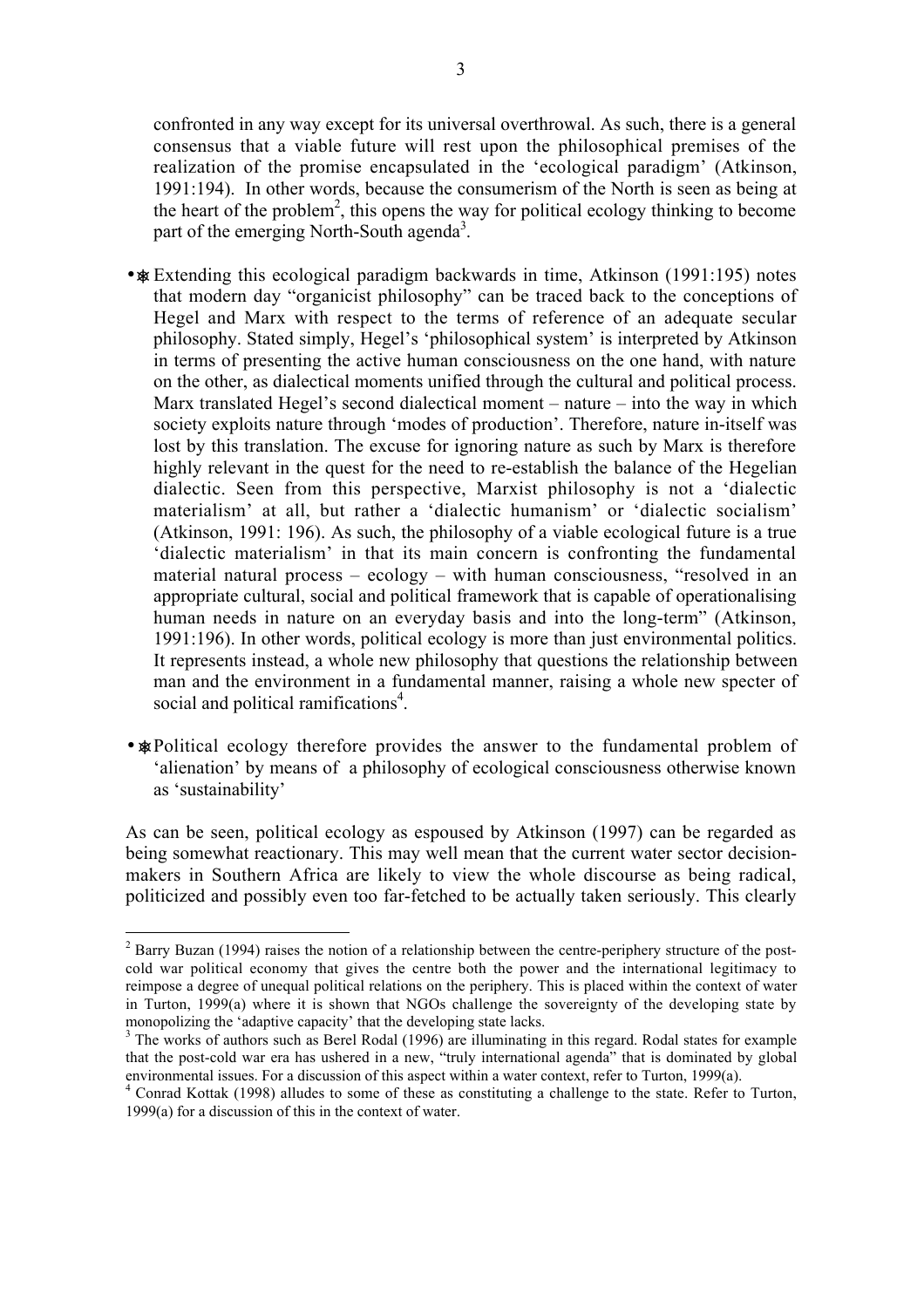has implications for scientific writing that is generated using the political ecology approach, specifically regarding the possible use of that research by decision-makers. Significantly, while political ecologists are highly critical of the merits of the concept of "sustainable development", they have yet to develop an alternative to this mainstream concept of "sustainable development" however (Bryant & Bailey, 1997: 4).

It therefore becomes illuminating to examine political ecology from another perspective, in order to gain a deeper insight into the possible value of the discourse. Essentially there are three clearly discernable phases of writing, according to Eckersley (1997) that can be attributed to political ecologists. Each of these phases can be linked to distinct ecological themes or pre-occupations (Eckersley, 1997:7). These are:

- Participation
- Survival
- Emancipation

The participation phase can be regarded as being the thesis to the overall political ecology debate, with the survivalist phase being regarded as the antithesis and the emancipatory phase being the higher synthesis.

The first phase of political ecology thinking was triggered off by the widespread public concern over environmental degradation in the developed countries of the West during the 1960's. After years of persistent agitation, this movement managed to get acknowledgement that an environmental crisis did in fact exist. An important milestone in this endeavor was the Earth Day celebration in 1970. This was the first form of public recognition that ecology mattered. Emerging from this debate was the specific notion that there may in fact be ecological limits to 'economic growth' that could not be overcome by human technological ingenuity (Eckersley, 1997:8). In other words, there seemed to be two distinct concepts, each mutually exclusive to the other. On the one hand 'economic growth' was seen to have taken place only at the expense of ecological destruction. In this sense, 'ecological sustainability' was seen for the first time to be distinctly separate from 'economic growth' and in fact, as the thinking went at that time, may not be attainable if 'economic growth' was the desired condition. The predominant form of political thinking during this phase was centered around what was seen as the crisis of participation, whereby excluded groups sought to ensure a more equitable distribution of environmental "goods" (Eckersley, 1997:9).

Whilst this debate focussed on notions of limits to what the environment could provide, it also tended to reinforce, rather than challenge, the prevailing view of the environment as being just another resource there for human consumption. Running concurrently with this development, was a period of revision of socialist theory in general, spearheaded by the rise of the New Left. The ideas that emanated were thus readily absorbed into the counter-culture and "back to nature" movements of the 1960s (Eckersley, 199710). This incorporated notions of grassroots democracy and social justice, which are two pillars on which modern Green parties rest today (Eckersley, 1997:11).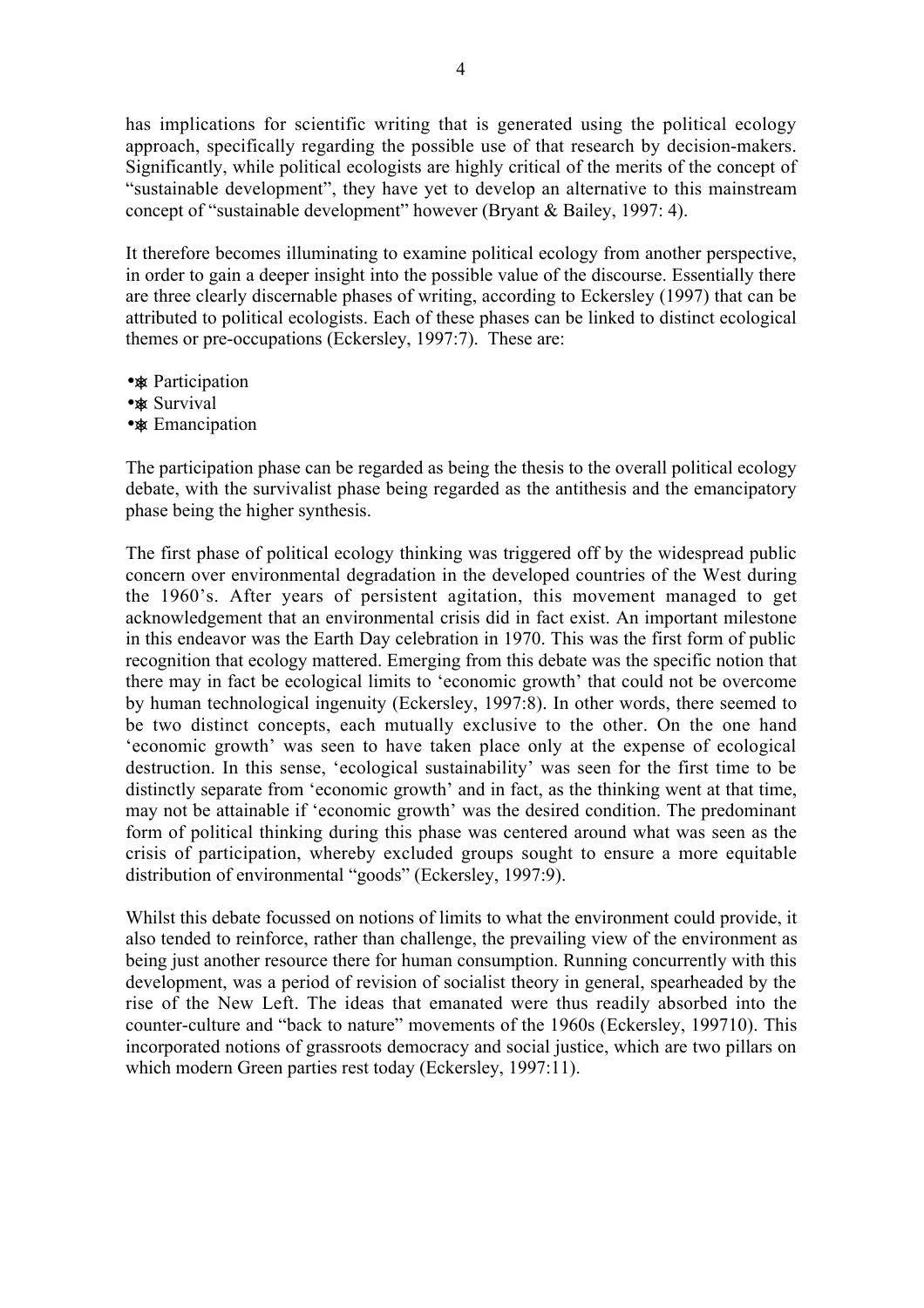The second phase of political ecology thinking grew from the first, participatory phase, with the threshold between them being the publication of two prominent documents. The first was the Club of Rome's "*The Limits to Growth*" and The Ecologist magazine's "*Blueprint for Survival*" (Eckersley, 1997: 11-12). This marked the shift in intellectual thinking away from seeing the problem merely as one of participation, to one of actual survival. This seed of thought found fertile ground in the minds of the human population who at that time were starting to see the first NASA imagery of earth, floating as it were as an "oasis in the desert of infinite space" (Eckersley, 1997:12) This spawned the metaphor of our planet as the spaceship earth. In other words, gone was the notion of an ever-expanding boundary to the economy, almost akin to the Wild West, and for the first time the realization dawned that a new normative framework was in order, based instead on assumptions of relative efficiencies and recycling<sup>5</sup>. Significantly, this also served to add a global dimension to the problem, manifesting in notions of environmental collapse being the common fate of humanity. Emerging from this was the first European Green party, the British People's Party, which subsequently changed its name to the Ecology Party in 1975 and later to the British Green Party in 1985 (Eckersley, 1997:12). The development of the belief that economic growth was limited by ecological constraints resulted in a number of arguments, which sought to show that the solution to the doomsday scenario lay in the development of technology and pricing solutions.

Yet despite the number of methodological problems that were inherent to the "*Limits to Growth"*, these seem not to have detracted to any appreciable extent from the core message. This message was even present in the Club of Rome's 1974 report which was issued in response to the reaction that resulted from the original 1972 "*The Limits to Growth*" (Eckersley, 1997:13). An extract of this reads as follows:

"For the first time in man's life on earth, he is being asked to refrain from doing what he can do; he is being asked to refrain his economic and technical advancement<sup>6</sup>, or at least to direct it differently from before; he is being asked by all future generations of the earth to share his good fortune with the unfortunate – not in a spirit of charity, but in a spirit of survival."

The landmark essay, "*The Tragedy of the Commons*" by Garrett Hardin (1968) also emerged from this phase. Hardin's now famous parable of the medieval herdsmen overstocking the commons demonstrates the dynamic that prevails when people are motivated solely by the objective of maximizing economic gains in the short-term. Hardin's answer to this tragedy was "mutual coercion, mutually agreed upon by the majority of the people effected". This was indicative of the fact that the survivalists' key concern was the means of finding a solution to the impending ecological disaster, by discovering a minimally acceptable way of life, rather than continue to search for the

 <sup>5</sup> <sup>5</sup> Significantly, this exact notion was presented at a recent working conference on water law in South Africa in the paper presented by Francis Wilson (1998). Refer to the website www.uct.ac.za/org/rssa.

<sup>&</sup>lt;sup>6</sup> This argument is highly politicized and is seen from the perspective of a developing world to be a rigid freezing of the economic inequalities that exist between the North and South, to the benefit of the North. In effect, this argument is about a post-industrialization phase, when large parts of the developing world are in fact almost pre-industrial in terms of their own economic development.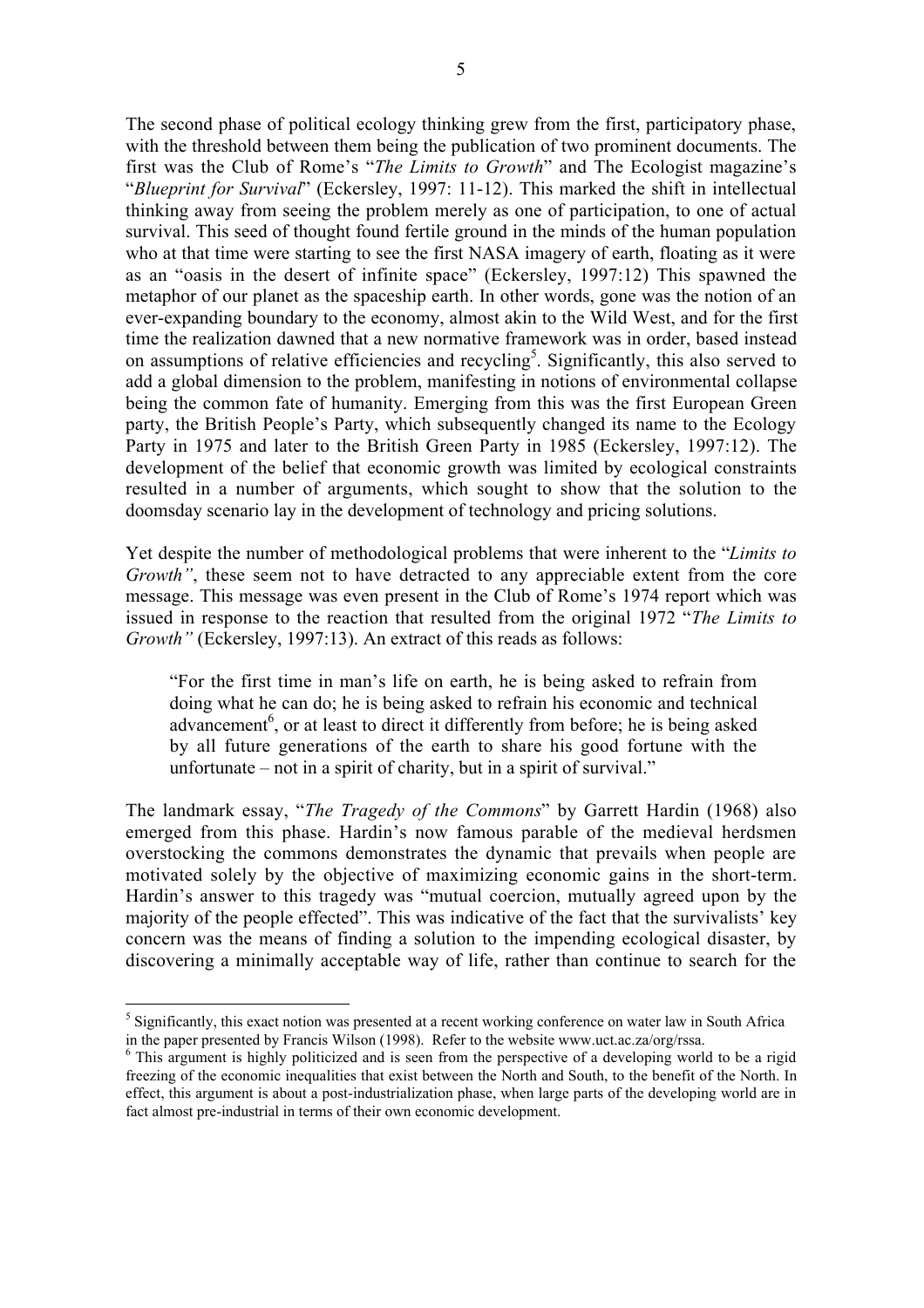"good life" (Eckersley, 1997: 14). Other writing from this time also echoes these sentiments. For example, Richard Barnet (1980) wrote as follows:

"The specter of the hungry mob supports Hobbesian politics, a world of struggle over inadequate resources that cries out for Leviathan, the authoritarian state that can keep minimal order. The Malthusian fantasy offers an alternative to the Leviathan state. There is no need for a civil authority to regulate scarce goods, because Nature, cruel only to be kind, periodically thins the surplus population by famine."

Another example of the literature from this period was that of Robert Heilbroner's (1974) somber inquiry. This portrayed the only hope for the survival of mankind as being the obedient rallying behind a centralized, authoritarian state, thought to be the only form of institution that would be capable of extracting the types of sacrifices that would be needed to regulate distribution and redirect the economic sectoral outputs of agriculture and industry along more ecologically sustainable lines (Eckersley, 1997:14). It must be added however, that whilst Heilbroner saw the centrally planned, authoritarian state as being a necessary transitional scenario to the post-industrial economy, it is clear that this is not what he personally would have wished for. Instead, he supported the notion of a state that was diminished in scale from the dangerous level of gigantic nation-states towards a form of 'polis' along the lines of ancient Greece (Eckersley, 1997: 15).

William Ophuls (1973) is also representative of this school of thought. In this author's view the world is confronted with a limited choice between either "Leviathan or oblivion". Significantly, both Heilbroner's and Ophul's view of man seem to share the same characteristic of the herdsmen found in Hardin's *"The Tragedy of the Commons"* as selfish hedonists who rationally seek private gain. This establishes a direct philosophical link to the self-interested human who roamed in both Hobbes's and Locke's *State of Nature* (Eckersley, 1997: 15). In the case of Hobbes, they are seen as being in perpetual conflict with the interest of the larger social community, whereas in the case of Locke, they are in intermittent conflict with these broader interests (Eckersley, 1997: 16). Thus the survivalist school can be understood in terms of being a form of new eco-social contract theorists. The new "ecological contract" is based in terms of the Hobbesian premise of scarcity and would therefore require an all-powerful Leviathan to enforce it. In other words, if citizens did not voluntarily surrender certain freedoms, then restrictions would have to be externally imposed by a sovereign power.

The survivalist school essentially asked whether socialism was ecologically salvageable or not, thereby contributing two distinct intellectual aspects to the debate on political ecology (Eckersley, 1997: 17). These are as follows:

- $\ast$  They have drawn attention to the seriousness of the overall ecological crisis that exists.
- $\bullet$  The authoritarian solutions which emerged as the result of "*The Limits to Growth*" debate encouraged a search for a deeper cultural transformation along with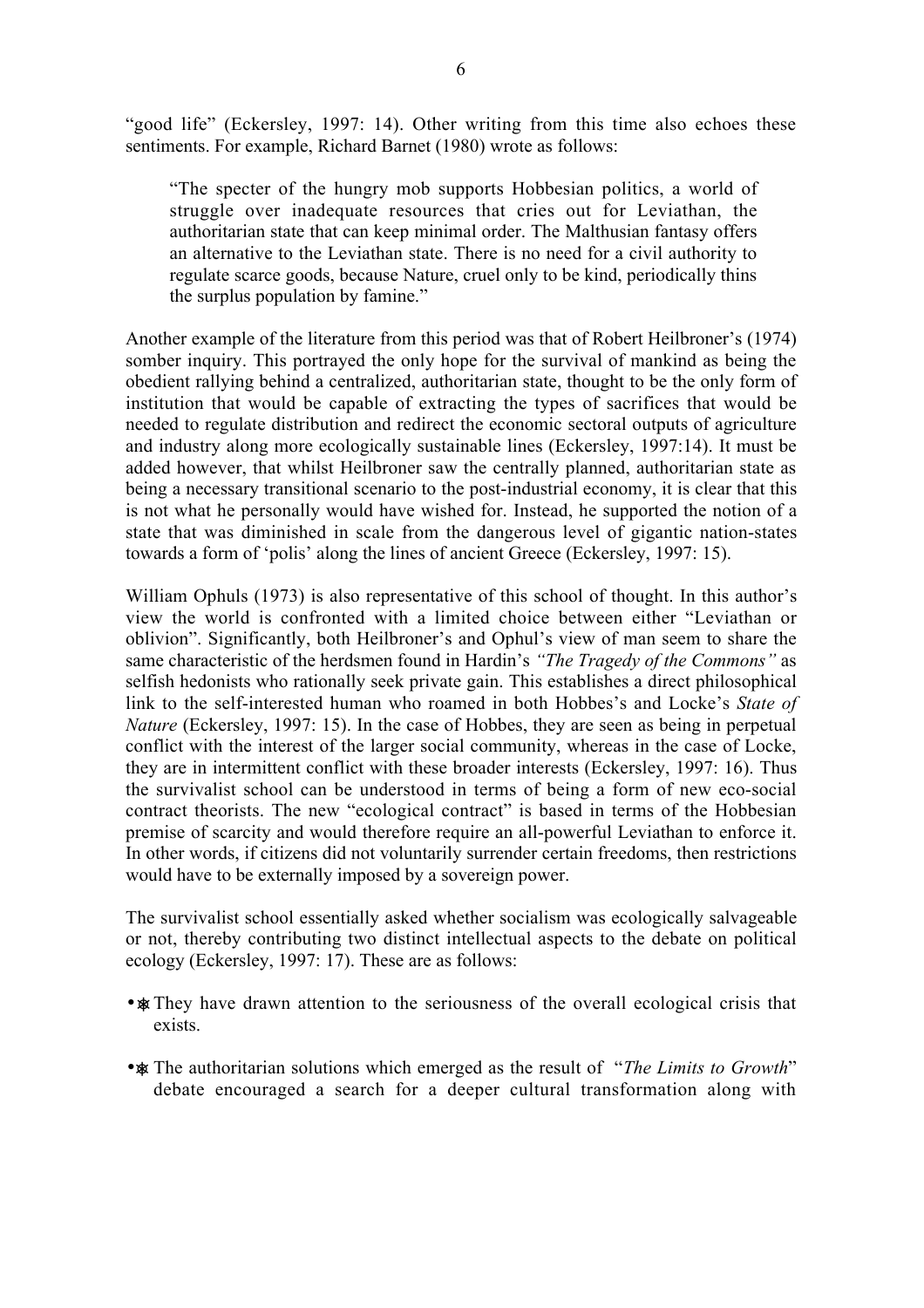alternative, non-authoritarian institutions that would foster a more co-operative response to the environmental crisis.

The third phase of political ecology thinking resulted from the criticism of the authoritarian solutions that were being offered by the survivalists. The response was to push the limits of the eco-political debate beyond the realm of the physical limits to growth, up to the point where the very notion of material progress was being questioned (Eckersley, 1997: 17). In terms of this thinking, there were a number of social and psychological costs that were associated with the dominance of instrumental rationality such as alienation, loss of meaning, the coexistence of extremes of wealth and poverty, dependence on welfare, dislocation of tribal cultures and the growth of an international urban monoculture with a resultant loss of cultural diversity (Eckersley, 1997: 18). Some examples of writing from this time illustrate this train of thought. William Leiss (1974) wrote:

"No elaborate argument should be necessary to establish that there are some limits to economic and population growth. But everything depends on whether we regard such limits as a bitter disappointment or as a welcome opportunity to turn from quantitative to qualitative improvement in the course of creating a conserver society."

Other authors such as Rudolf Bahro (1982; 1984; 1986) wrote along the lines that the environmental crisis had arisen as the direct result of the "quintessential crisis of capitalism", which had now forced society to reexamine not only the psychological costs of competition, but also the expansionary ethos of our materialist culture and imperialist attitude to other living species (Eckersley, 1997: 19). Yet another author, Christopher Stone (1974), used the opportunity to enquire whether the environmental crisis had not offered an opportunity for the metaphysical reconstruction and moral development of mankind. To this end. Stone wrote:

"whether we will be able to bring about the requisite institutional and population growth changes depends upon effecting a radical shift in our feelings about 'our' place in the rest of nature. … A radical new conception of man's relationship to the rest of nature would not only be a step towards solving the material planetary problems; there are strong reasons for such a changed consciousness from the point of making us far better human beings."

The significance of the emancipatory school to the overall debate on political ecology is essentially threefold (Eckersley, 1997: 19-20). Their contribution is as follows:

- $\bullet$  The environmental crisis is now regarded as being a crisis of culture in the broadest sense of the meaning.
- **\*Emancipatory** ecopolitical theory may be understood as challenging the then prevailing political ecology discourse and widening its agenda on three distinctly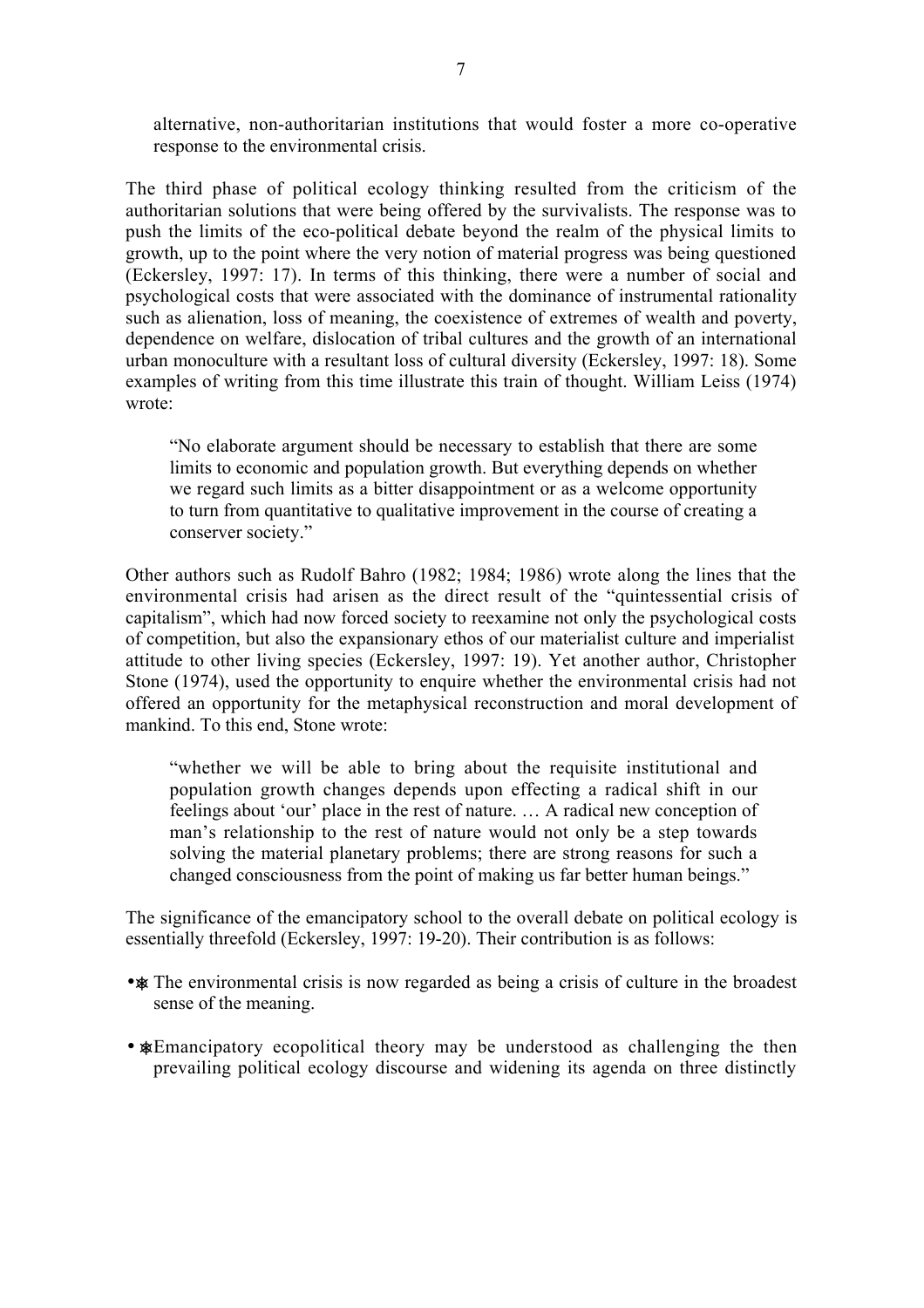separate but interrelated levels; human needs, technology and self image. Significant to this is the whole debate over the appropriateness of technology for example.

•  $\ast$  They have directed considerable attention towards the revitalization of civil society rather than, or in addition to, the state. As such they are focussed on integrating the concerns of the ecology movement with other emerging activist groupings such as those dealing with feminism, peace and the Third World aid and development issue.

This whole debate can be better understood when it is represented in a diagrammatic form. This is done in Figure 1.



# **Figure 1. Schematic representation of the various phases in the development of political ecology philosophy showing the currently prevailing two schools of thought.**

This summary of the trend in political ecology thinking is useful, as it enables the focus of the rest of this paper – the spatial and temporal maldistribution of water and its relationship with the spatial distribution of the human population – to be developed further in the context of Southern Africa, against this philosophical background. It is to this endeavour that we now turn.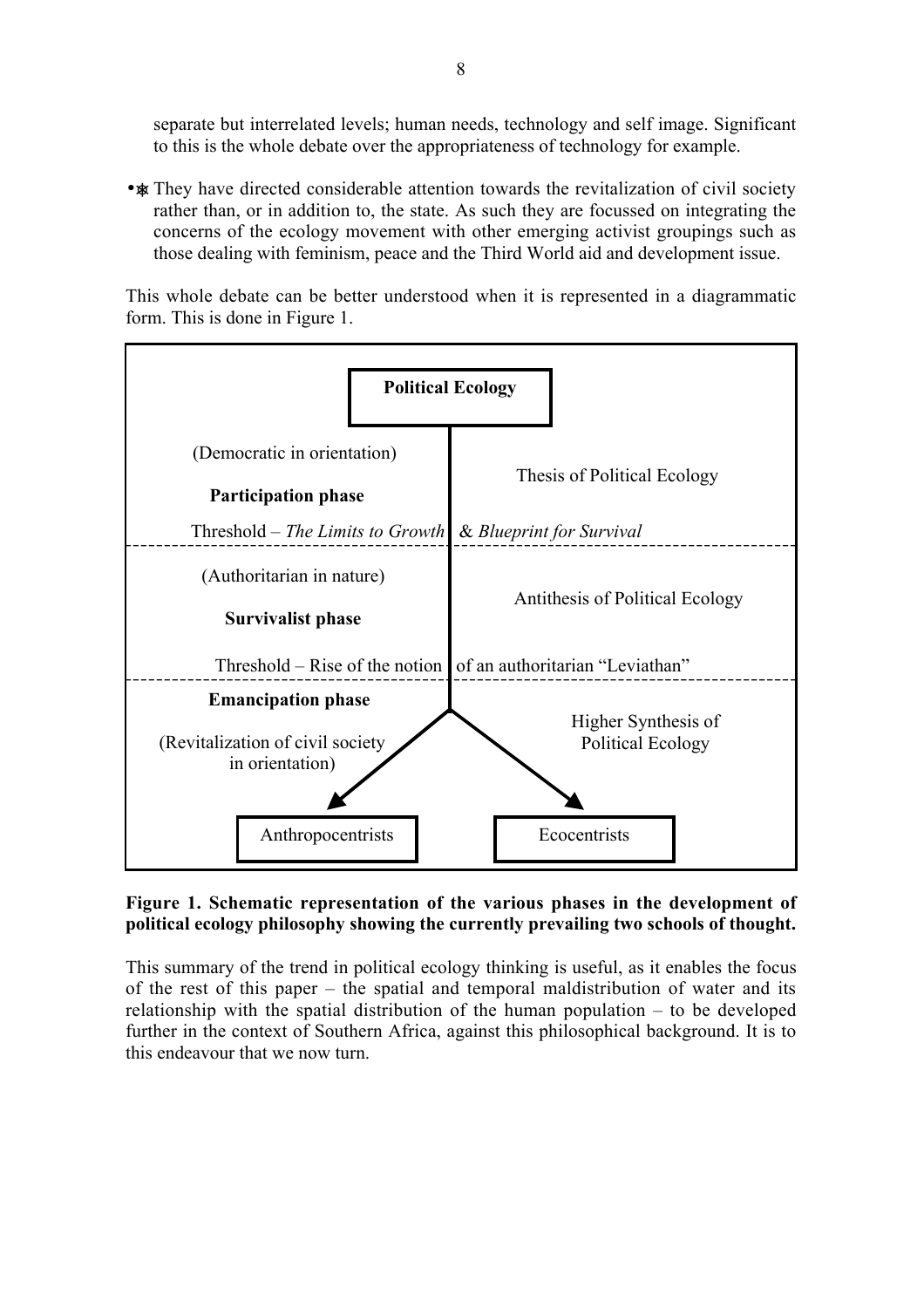#### **ISOLATING THE VARIABLES:**

If one performs an analysis of Southern Africa, one is immediately confronted by two significant factors. These relate to precipitation and people, and it is the interaction of these two fundamental variables that essentially underpins the developmental dilemma of that specific region. Let us look at these in a little more detail.

- **\* Precipitation**<sup>7</sup> is the first fundamental variable of which four distinct aspects are important. The first three of these are generally of a greater importance than the remaining two for the purposes of this paper however. Firstly, there is a marked spatial maldistribution of water, with a distinct latitudinal and longitudinal trend. There are generally higher precipitation levels in the north, decreasing progressively to the south. Superimposed onto this, there are also higher levels of precipitation in the east, decreasing dramatically to the west. Secondly, there is a temporal dimension to this maldistribution of water. This means that rainfall tends to be distinctly seasonal in pattern, but these seasons vary greatly over time. Thirdly, there is the volume aspect. This means that the amount of precipitation that falls is subject to a high degree of variation. These three elements combine to cause a reasonably high level of stochasticity in the overall precipitation patterns. This has significant implications for aspects such as crop planning, surface runoff, soil erosion and river flows. These factors in turn impact on water management because it means that large storage reservoirs<sup>8</sup> have to be planned and built because the reliability or predictability of the precipitation patterns are of a low order of magnitude. The less important aspect of precipitation (at least for the purposes of this paper) is water quality, which is generally of a reasonably high standard except in certain specific areas where acid rain falls. Eutrophication and salinization do occur in impoundments due to the return flows of effluent and evaporative losses however.
- **Reople** are the second fundamental variable of which three aspects are important. Firstly, there is a spatial distribution of people in Southern Africa that is generally at variance with the availability of water. In other words, population distribution tends in general to be concentrated in areas that are far from supplies of water. Secondly, there is a significant temporal aspect to the population base in the sense that the whole of Southern Africa generally has a very high population growth rate. Thirdly, there is the aspect of migration patterns. This is a complex issue in its own right. Suffice it to say, for the purposes of this paper, that there are population migration pull-factors and push-factors. Pull-factors are aspects such as perceptions of better

 <sup>7</sup> <sup>7</sup> For the purposes of this paper, the variable called "precipitation" will be taken to mean water in whatever form it is found in the hydrological cycle. This is not strictly in accordance with other definitions of precipitation. Essentially, the water found in the lower Zambezi River that is being allocated to the generation of hydro-electric power in Mozambique, is the same water that fell as precipitation (in the strict hydrological sense of the word) over the highlands of Angola.

<sup>&</sup>lt;sup>8</sup> This in itself is a problem due to the prevailing levels of evapotranspiration. For example, evaporation from Lake Kariba accounts for 20-25% of the annual flow of the Zambezi River at that point (Sir. Mott Mac Donald & Partners, 1990:2.7). Evaporation from the Omatako Canal, a component of the Eastern National Water Carrier (ENWC) in Namibia, accounts for 70% of the water carried by this scheme at that point (Davies *et al.,* 1993: 163). For more details of other schemes refer to Turton (1998: 67).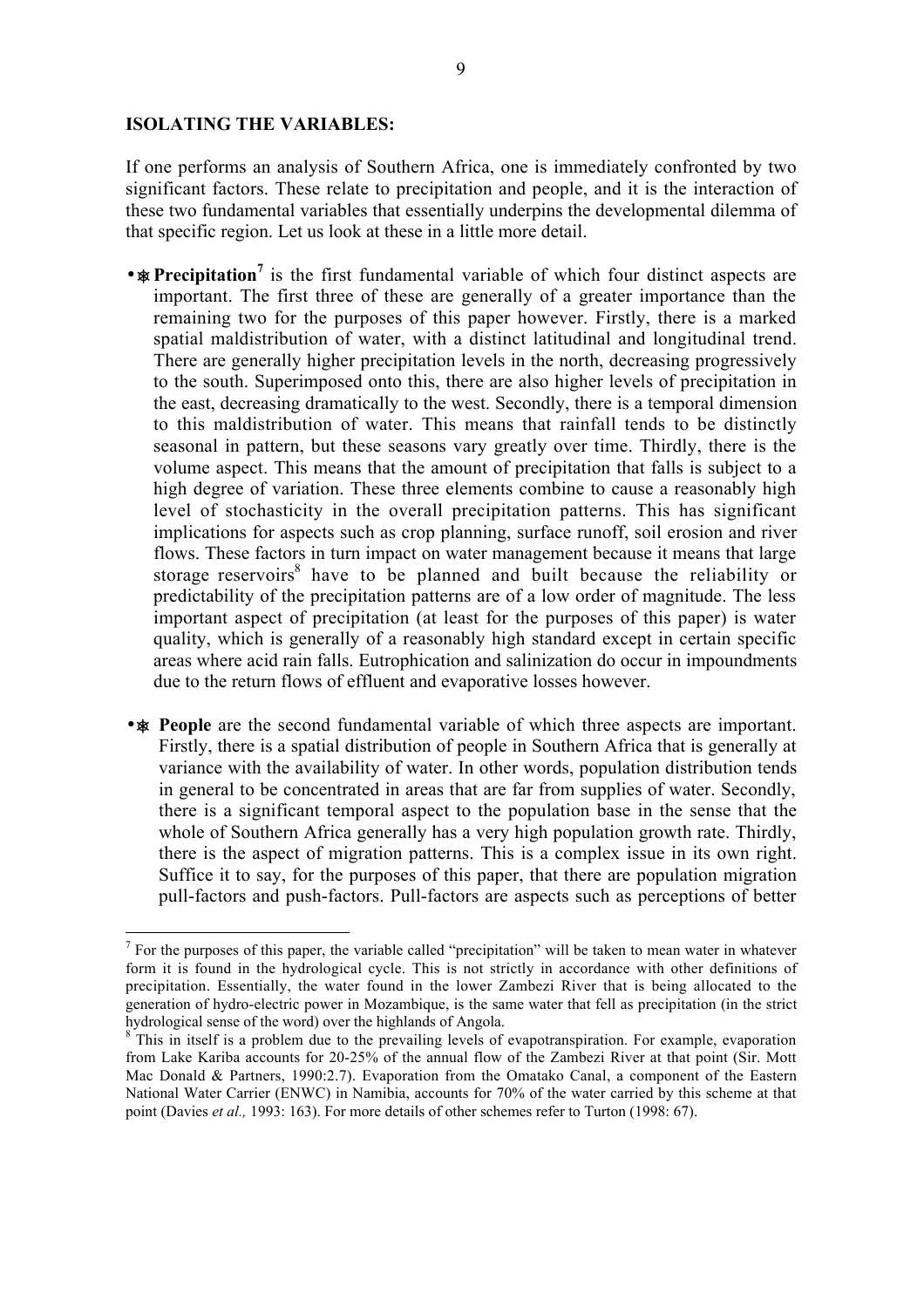job opportunities in the larger urban areas, which tend to be focussed on places like the Gauteng area of South Africa (which significantly is on a high plateau, far from water supplies and facing a significant water shortage as a result), Gaborone in Botswana, and Harare and Bulawayo in Zimbabwe (both on a watershed and with unique water supply problems of their own). Migration push-factors are aspects such as the loss of livelihoods due to overpopulation, poverty, declining levels of land per capita (which is significant for a subsistence farming economy) and drought.

This leads logically onto the third fundamental variable. If the water is concentrated in areas that are spatially distant from the population centres, then effectively what needs to happen is to bring the water to the people (or vice versa). This is where the heart of the political ecology dilemma lies. In order to move water over long distances **pipelines**<sup>9</sup> are employed. For the purposes of the political ecology discourse it is these pipelines that make the debate lively. Because pipelines bring life-giving and job-creating water to areas where the demand for water is high, they perform a function that can be regarded in its broadest sense as being allocative. In short, pipelines allocate a given volume of water to a specific spatial entity. It is precisely this allocative aspect of pipelines that results in the next variable,  $power^{10}$ . In its crudest form,  $power^{11}$  is derived from the privilege or the relative advantage<sup>12</sup> that the receiving entity derives from having been favoured over the non-receiving entity. Seen in this way, pipelines become conduits of power because they allocate water from an area of relative abundance, to an area of relative scarcity. The water so allocated therefore has an economic cost, whether this aspect is actually reflected in the final price that is charged for the water or not; and the water so allocated results in a relative advantage of one form or another.

Having isolated these four fundamental variables – **precipitation (Pr)**, **people (Pe)**, **pipelines (Pi)** and **power (Po)** - it now becomes possible to construct a model (or series of models) that reflect the different relationships that each has, relative to the configuration of the other. This enables a distinct political ecology discourse to emerge.

#### **ANALYSIS OF THE RELATIONSHIPS BETWEEN THE VARIABLES:**

As a point of departure, let us accept that the fundamental developmental problem in Southern Africa at a strategic level is the need to reconcile the spatial differences that exist between:

<sup>-&</sup>lt;br>9 <sup>9</sup> It must be noted that the term 'pipeline' is being used in the widest possible context. Huge projects such as the Lesotho Highlands Water Project tend to transfer water from one river basin to another. Strictly speaking, it is incorrect to assume that the water stays in pipelines for the entire distance of the transfer. Normally the water is pumped via pipeline either over a watershed, or through a mountain (by tunnel) until the next river basin has been reached, where the water is discharged into the receiving river. For this paper, the variable called 'pipeline' will be used to mean any form of water transfer scheme, be it reservoir, canal, tunnel or pipeline.

Bryant (1993) offers a useful conceptualization by stating that "power is reflected in the ability of one actor to control the environment of another". This will be used as a definition for purposes of this paper.

<sup>&</sup>lt;sup>11</sup> Refer to Bryant & Bailey (1997: 38-47) for a more detailed analysis of power vis-à-vis political ecology.

<sup>&</sup>lt;sup>12</sup> In India, for example, water distribution in irrigation systems is regarded as "an inherently political activity" (Mollinga & van Straaten, 1996).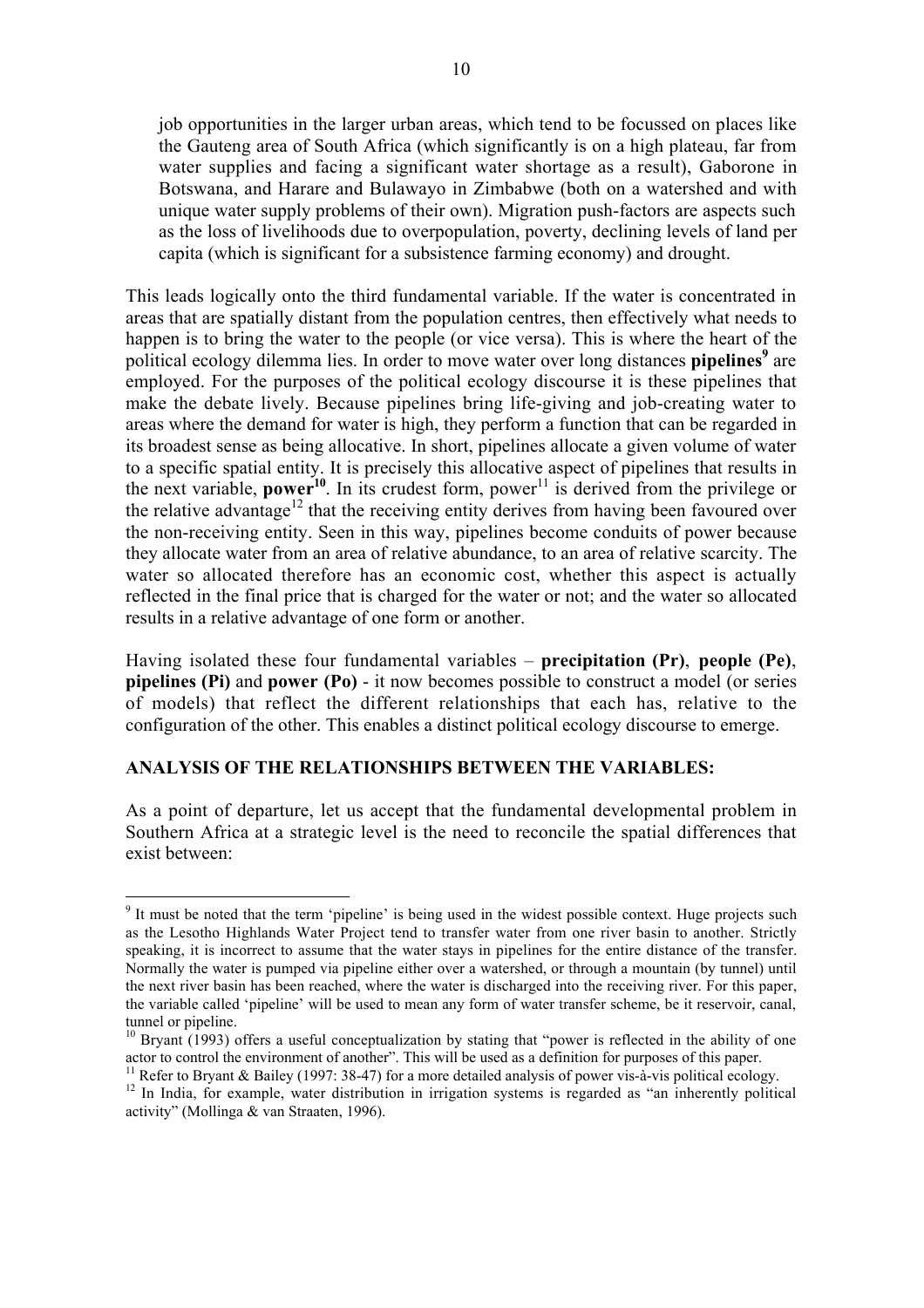- The availability of water which we have said is the variable called **precipitation** and given it the abbreviation **Pr**.
- The population which we have called **people** and given it the symbol **Pe**.

In addition to this, for the purpose of the argument, we have stated that there are two other fundamental variables:

- $\bullet$  The engineering systems that are used to bridge the spatial gap that exists between the variables **Pr** and **Pe**. This technological system we have called **pipelines** and we have given this variable the symbol **Pi**.
- $\ast$  The relationships that the decision-making structures in society have vis-à-vis the other variables we have called **power** and assigned it the symbol **Po**. The reason why this variable is important is that a plethora of power relationships exist - far too many for them all to be covered in this analysis - that are relevant to the other three fundamental variables. These will become more apparent once we start examining the different relationships.

Having isolated these four variables, we can now examine the relationships that exist in different configurations. As a point of departure, it becomes evident that if a disparity exists between **Pr** and **Pe**, then tension exists between these two variables. This tension can be operationalized by using the concept of 'water scarcity'. This is shown diagrammatically in Figure 2a.



# **Figure 2. The relationship between the two variables, precipitation (Pr) and people (Pe) are different when a pipeline (Pi) is brought in to reduce the tension by alleviating 'water scarcity'**. **From this a complex power (Po) relationship is derived.**

The tension created as the result of this 'water scarcity' has a number of ramifications. For simplicity, let us assume that the existence of a 'water scarcity' will have a negative effect on the livelihoods and economic potential of the social group that occupies the spatial entity that is experiencing the scarcity. Coming directly from this tension called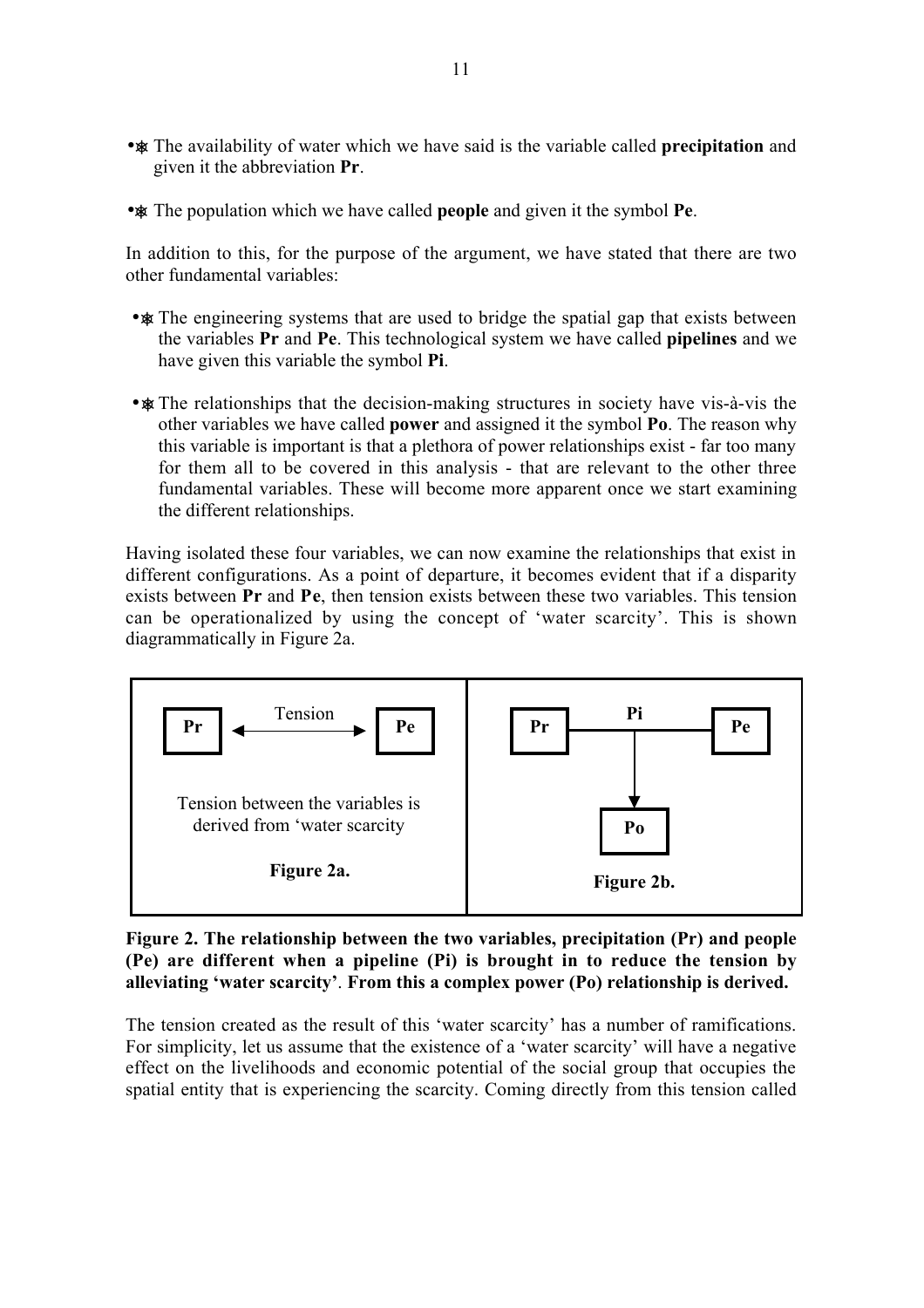'water scarcity, a power (**Po**) relationship is apparent. This is derived from either the existence of an engineering solution (**Pi**) or absence thereof. The existence of a pipeline will alleviate the tension that is derived from 'water scarcity' and will thus increase the relative advantage of the spatial entity that receives the new additional flow of water. The converse is also true. This is illustrated in Figure 2b.

The existence of a pipeline will in turn depend on a process of decision-making (as well as other factors such as economic capacity etc.,) that gives the pipeline an inherent power aspect. This power has both positive and negative connotations.

- $\ast$  In a positive sense, the existence of this pipeline can advantage the group of people that receive the water. This can impact positively on their daily livelihoods and can be manifest in terms of relative economic prosperity, health and wealth. To this end, Bryant & Bailey (1997:39) note that the objective in this regard may simply be to monopolise a valued environmental resource, so as to ensure that the economic benefits associated with this resource accrues largely, if not exclusively, to the actor (or the constituency) concerned.
- $\bullet$  In a negative sense, the absence of this pipeline can disadvantage the group of people who occupy the spatial entity that is experiencing 'water scarcity'. This is manifest, for example, in the fact that women and children spend large amounts of time and energy fetching and carrying water, impoverishment, disease and the absence of economic development opportunities<sup>13</sup>. This marginalization of a politically weaker group of people can leave them vulnerable to other environmental changes of an episodic nature, thereby exposing this group of people disproportionately to the risks that are incurred by the powerful actors' attempts to monopolise the benefits (Bryant & Bailey, 1997: 40) associated with that resource.

Therefore, the act of deciding to develop a pipeline has profound political ramifications, which can be used by a political elite to advantage themselves. Within an overall setting of general resource scarcity, a powerful elite can entrench their dominant position by deciding to build pipelines that advantage specific sectors of society, and disadvantage others. This is called a process of 'resource capture<sup>14</sup>'. An example from Southern Africa can be found in Apartheid South Africa where major engineering solutions were brought into existence to advantage the white minority<sup>15</sup>, at the expense of the black majority. In

<sup>&</sup>lt;sup>13</sup> The lack of water is a barrier to sustainable socio-economic development; and the lack of development is a barrier to solving water problems (Lundqvist & Gleick, 1997: viii). The latter is seen to be a form of 'social resource scarcity' (Ohlsson, 1999:161). In the case of Apartheid South Africa, this 'social resource scarcity' was deliberately imposed onto the economically weaker majority as a form of power or control.

<sup>&</sup>lt;sup>14</sup> Acknowledgement is given to Thomas Homer-Dixon and the Toronto Group for this concept (Homer-Dixon & Percival, 1996).

<sup>15</sup> Abrams (1996) notes as follows in this regard: "One of the main contributing factors to this ethos [of unrealistic public assumption] is the pricing of water and the legal framework which defines certain water as "private" and is based on the riparian rights principle. This, *together with the political requirement to retain the support of the white farmers who owned most of the land in the country*, has led to water being seriously undervalued and there being a general lack of conservation awareness in the country" (emphasis added). This supports the central thesis that pipelines "bought" support for an illegitimate regime. This legal basis has now changed with the advent of the South African National Water Act (36/98).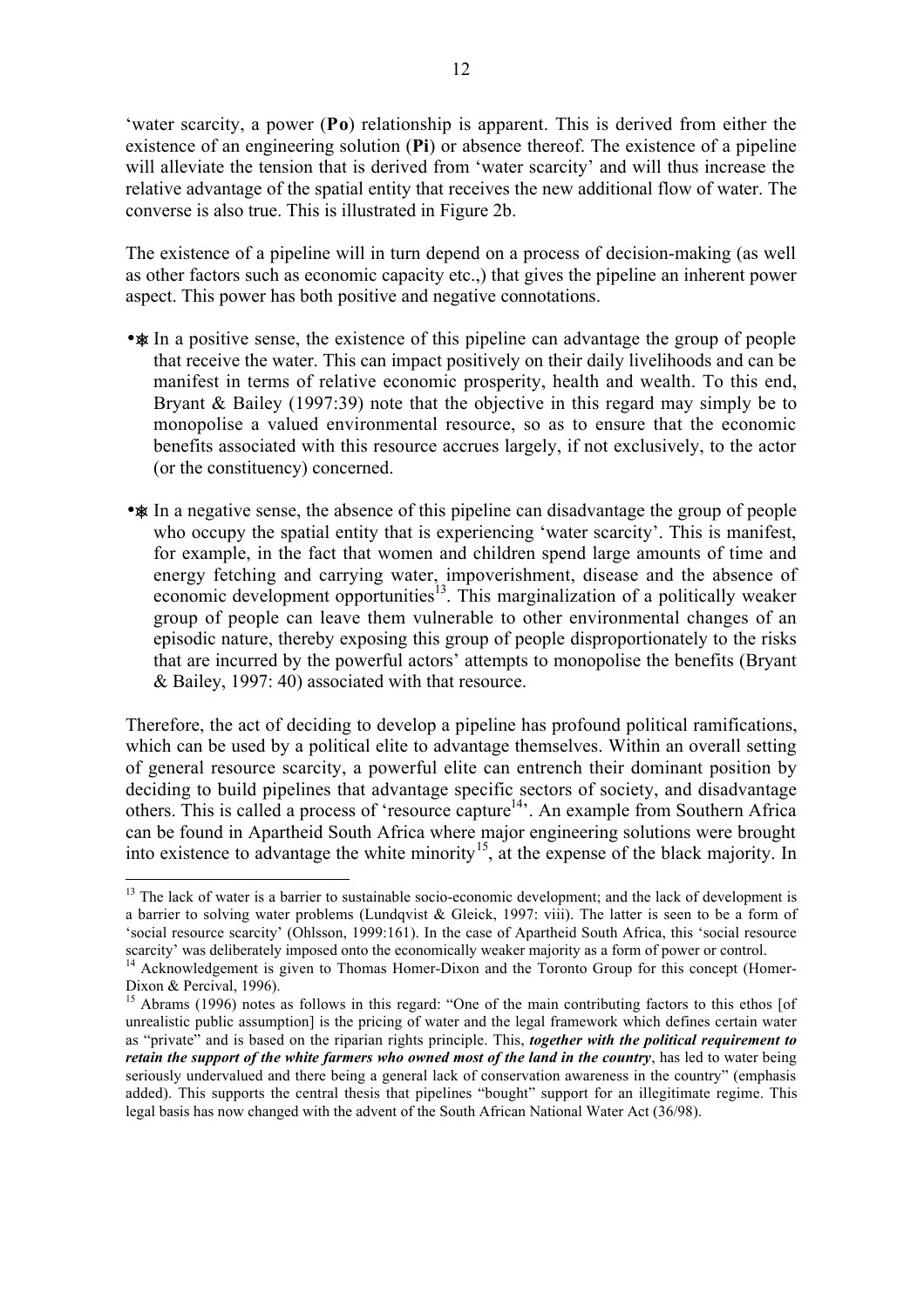this sense water became profoundly political. It can therefore be seen that the decision of the previous minority Nationalist Party Government to build certain pipelines and not others, had a distinct impact in terms of power, in that it tended to advantage one social group in general. In specific terms, this favoured one economic sector – agriculture<sup>16</sup> – because this was a political constituency that was important for the maintenance of that specific regime at that moment in time. Conversely, the agenda of the new democratically elected ANC Government, has dictated that water will now be given to the previously disadvantaged areas. One of the significant components of the Reconstruction and Development Programme (RDP) is directly linked to the development of pipelines to take water into previously marginalized spatial entities. By doing this, against a background of the existence of a finite water  $r$ esource<sup>17</sup>, this has both political and economic ramifications and is likely to impact on the very social fabric of South Africa in a profound way in the near future.

Let us examine these variables in a little more detail by constructing a hypothetical model. In this model, the notion of power can be explored in greater detail by showing how it is derived, or where it impacts, in relation to the overall configuration. Let us assume that a spatial entity has conditions of water scarcity in general. Within this spatial entity, there are two social groupings of people, which for explanatory purposes will be denoted as **Pe1** and **Pe2**. This is shown schematically in Figure 3.



# **Figure 3. Schematic representation of two forms of power relationships that can result from the politics of pipelines.**

Against the background of water scarcity, the decision-making entity could choose to alleviate the water scarcity within one specific community (**Pe1**) and not in another (**Pe2**). This will in turn advantage that community (**Pe1**) economically and socially. In return for this "privilege", there is likely to be an increase in support for the decision-

<sup>&</sup>lt;sup>16</sup> Conley (1997) gives a detailed explanation of the changes in the South African water law, placing irrigated agriculture in a broader context of political change.

<sup>&</sup>lt;sup>17</sup> The notion of a finite water resource is somewhat restrictive, and the use of the concept dictates that no other water is available. It will be shown later in the paper that this is not true, and that alternative sources of water do exist, provided that the decision-making elite adopts a new water paradigm.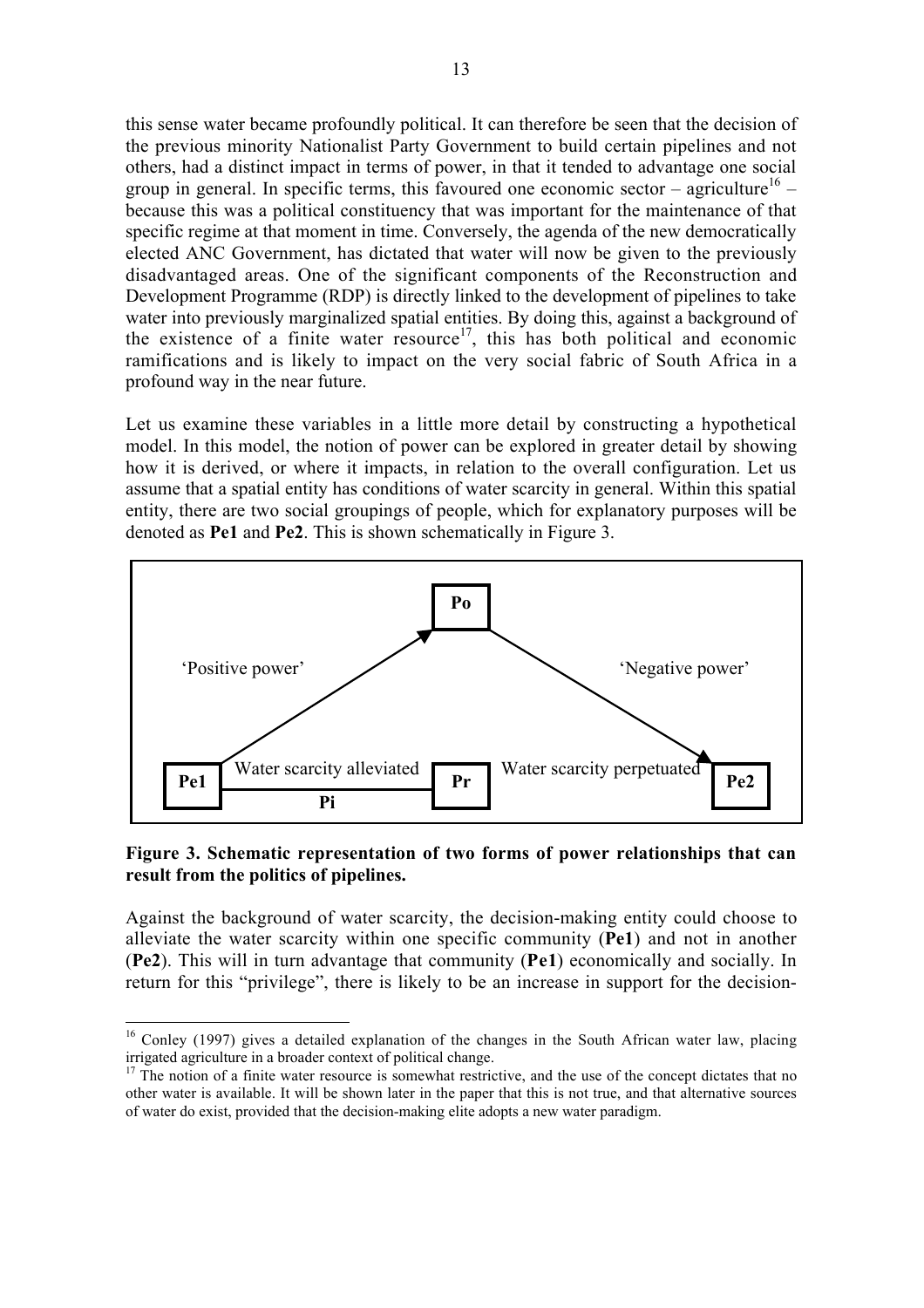making entity that "flows" from the constituency in what can be understood as 'positive power'. This 'positive power' can be in the form of votes, taxes, patronage and goodwill. In turn for this support, the decision-making entity can use this power in a negative sense. This 'negative power' can be in two distinct forms.

- $\triangle$  A subtle power<sup>18</sup> can be understood as existing as long as the water scarcity<sup>19</sup> is perpetuated. This will undermine the economic and social potential of the given spatial entity or constituency, and can be used as an instrument for marginalization and disempowerment, which in turn translates into a form of control.
- $\bullet$  A more brutal form of power<sup>20</sup> can also be exerted over the specific spatial entity or constituency in the form of government supported harassment. It can be argued in this context that the funding for such activity is derived from the flow of power in the form of political support from the constituency that has been advantaged. This links the notions of 'resource capture' and the resultant economic disempowerment to  $\text{``ecological marginalization}^{21'}$  in a direct causal way.

The above conceptualisation could in fact be used to explain what happened in South Africa before the 1994 democratic elections<sup>22</sup> specifically with regards to the agricultural sector. One implication of the ownership of water through riparian rights was the fact that water tended to be misallocated in the economy. The following statistics are revealing in this regard (Turton, 1998a: 143). In 1980, 54% of the total water consumed in South Africa went to the agricultural sector, which in turn contributed a mere 6% to the GDP. In contrast, the industrial sector consumed 11% and contributed 45% for the same year. During 1990, agriculture consumed 52% of the total water and contributed 6% to the GDP, whereas industry consumed 13% while contributing 31% to the economy during the same year. During 1995, agriculture consumed 72% of all of the water while still only contributing 6% to the economy, whereas industry consumed only 11% while contributing 30% to the GDP for the same year. The conclusion that can be drawn from this data series is that agriculture is inefficient at converting scarce water into a contribution to the overall South African economy (Turton, 1998b) and that the farmers were in fact privileged as a result of this favorable allocation.

The black majority became increasingly marginalized over time, often being forced into less productive parts of South Africa which came to be known as the "Bantustans" or

<sup>&</sup>lt;sup>18</sup> The French word for power as "*pouvoir*" is useful to explain the distinction of subtle power in the form of control.

<sup>&</sup>lt;sup>19</sup> This is where the work being done by Ohlsson (1998) is so valuable. It is based on the concept of 'social resource scarcity' which is more subtle that mere 'water scarcity'. It explains the spiral of disempowerment that comes into play within a community that is living under conditions of constant water scarcity. Ohlsson's work fits neatly into the political ecology discourse and adds value to it in a Southern African context. It also helps to explain the political ramifications of water in an impoverished society. Refer to Turton (1999c) where Ohlsson's work has been developed further.

<sup>&</sup>lt;sup>20</sup> The French word for power as "*puissance*" is useful to explain the distinction of brutal power in the form of force or might.

<sup>&</sup>lt;sup>21</sup> Refer to Homer-Dixon & Percival (1996) for a more detailed explanation of this concept.

<sup>&</sup>lt;sup>22</sup> Refer to Turton (1998b) for more details of the South African case of 'resource capture'.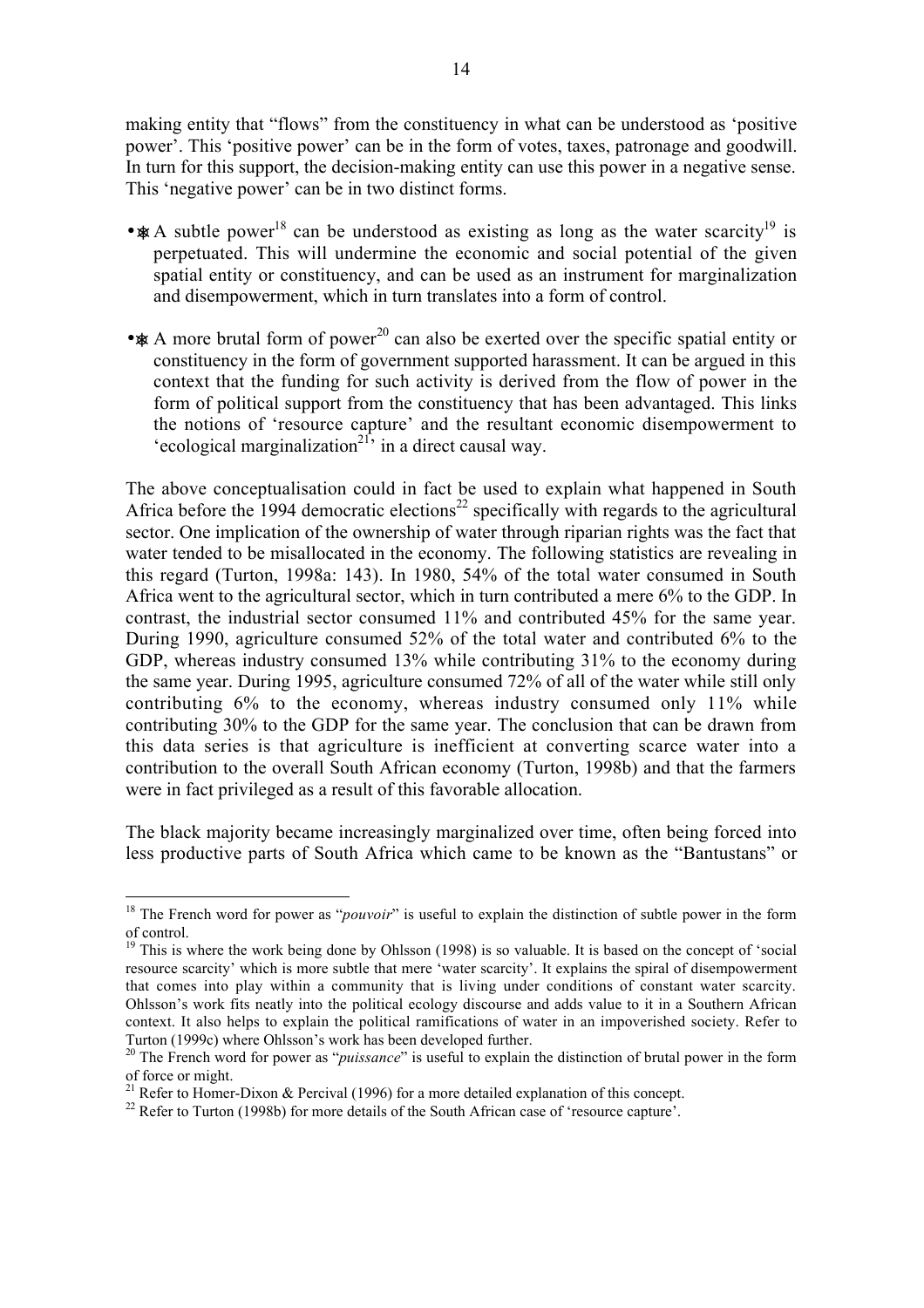"Homelands". Not only did blacks suffer from an imbalanced distribution of the quantity of land, but they also often received the most marginally productive land (Percival  $\&$ Homer-Dixon, 1995:8) which contributed to structural scarcity. Land rights and water rights were linked however, so scarcity of one meant scarcity of the other too. These relatively depleted pieces of land were seldom consolidated into cohesive units. Onto this patchwork quilt of land, large populations were forced to live. In fact, Apartheid ultimately forced the majority of the population to live on just 13% of the total land area (Homer-Dixon & Percival, 1996:39), largely without access to clean running water. For example, during 1994, a survey conducted in rural KwaZulu-Natal revealed that 76.2% of the population in that specific survey area only had access to water from springs and streams, none had taps in their homes, 15% made use of communal standpipes, 1.6% had access to reservoirs and 7.1% had no access to safe potable water at all (Percival & Homer-Dixon, 1995:12). This resulted in severe environmental degradation, some of which may well be of an irreversible nature  $-$  all of this while the white community, farmers in particular, were being taken care of by the government of the day.

In fact, it can be taken one step further and used to explain why the major shift has taken place within the South African water sector since 1994. Assuming this hypothesised explanation to be the case, then it becomes possible to develop a plausible explanation why water demand management could not be introduced prior to 1994, and conversely why demand management was introduced after that date. Using political science terminology, it becomes possible to show that the minority government was in effect an oligarchy. This form of government is generally unpopular and consequently faces an endless barrage of challenges<sup>23</sup>. Central to this dynamic interaction is the notion of 'legitimacy'. Restated within a political ecology form of discourse, an illegitimate regime will need to "buy<sup>24</sup>" support because by definition it only has a minority support-base. This is done in the form of allocating natural resources (by deciding to build pipelines to alleviate water scarcity) in such a way as to advantage<sup>25</sup> a given constituency and to  $disadvantage<sup>26</sup> another. In other words, this allocation of scarce resources is by definition$ inefficient, but these inefficiencies are regarded as being expedient by the regime because this is the price it has to pay for political support. Because water demand management is designed to improve efficiencies, it goes contrary to the underlying logic inherent within the paradigm of minority political rule. Demand management also tends to be unpopular, so any threat of the further erosion of regime support will be deliberately avoided. Conversely it can be argued that a legitimate government with broad-based, popular

<sup>&</sup>lt;sup>23</sup> See Turton & Bernhardt (1998) for a detailed explanation of how threats to the regime were perceived and dealt with at that time.

 $24$  This is where the value of the concept of positive power becomes significant. The reader is again referred back to footnote number 15 where Abrams (1996) is quoted as saying that, *"the political requirement to retain the support of the white farmers who owned most of the land in the country"* was an issue in water supply, which is likely to have long-term repercussions.

<sup>&</sup>lt;sup>25</sup> This can be used to explain why the full economic cost of water is not charged under such conditions. It is the cost of buying political support. This in turn leads to sectoral inefficiency.

<sup>&</sup>lt;sup>26</sup> Here the concept of negative power becomes relevant.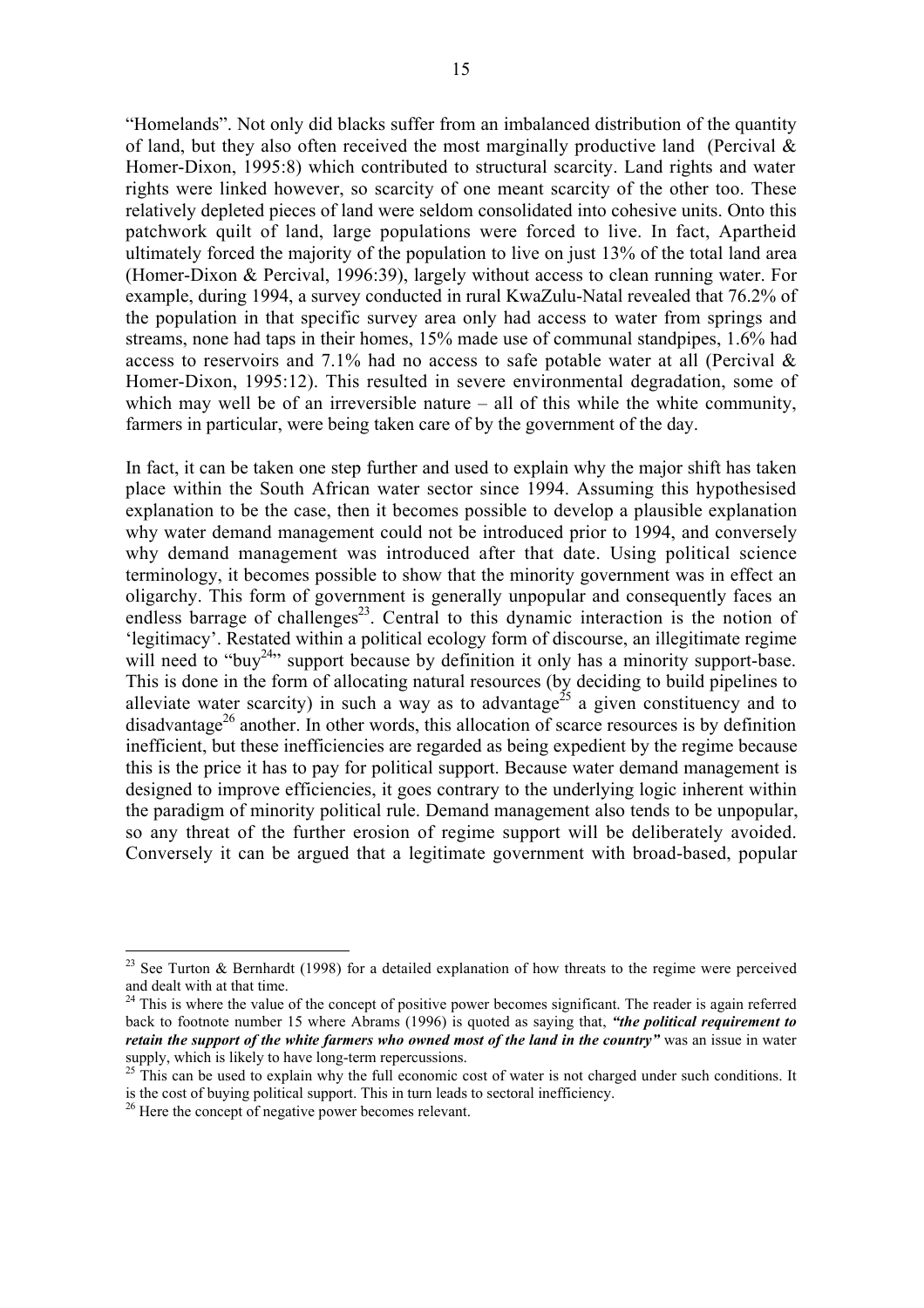support, can in fact introduce demand management<sup>27</sup> schemes, as the regime under these conditions is not under constant threat.

It can therefore be said, that in hydropolitical terms, just as water is needed by people to sustain life, engineering solutions like pipelines are needed to sustain governments under conditions of water scarcity. The metaphor can be continued further. Just as water flows down a pipeline, power flows too – the latter is just a little more difficult to detect and quantify. But are pipelines the only solution, or is this solution not imposed by a particular paradigm? It is to explore this question further that we now turn our attention.

# **VIRTUAL WATER: AN ALTERNATIVE PARADIGM:**

For purposes of clarification let us recap where we have been. This paper started off by discussing political ecology. In terms of the philosophical foundation of the political ecology debate, it was shown that there has been the emergence of a new school of thought. This new school of thought is based on the fundamental notion of 'ecological sustainability' and it says that if the world carries on as it has been going, then there is likely to be a collapse of the global ecological system, with dire consequences for the entire planet. The other pole of this debate was based on the fundamental notion of 'economic growth'. We will return to this in a moment. This paper then went on to examine some of the variables that existed in the water sector. It was suggested that in fact four variables exist in a fundamental sense of being reasonably universal in their manifestation. These variables were defined as the spatial maldistribution of water (operationalized as precipitation), the spatial maldistribution of humans (operationalized as people), the engineering solutions that were needed to address this maldistribution (operationalized as pipelines) and the various forms of socio-political ramifications that were derived from political decision-making (operationalized as power).

Returning now to political ecology, the two concepts, 'ecological sustainability' and 'economic growth' can be understood to be linked in a dialectic that emerged from the "sustainable development" debate of the 1980s. The thesis of the dialectic is being driven from the developed world, which is calling for 'ecological sustainability'. This impacts in a direct political sense on the developing world because it does nothing more than entrench the existing relationship of inequality that exists between the North and South. Thus the antithesis is 'economic development' if viewed from the perspective of the developing world.

It therefore becomes prudent for purposes of scientific enquiry to examine the possibility of a synthesis between these two poles<sup>28</sup>. This synthesis can be based on a paradigm of 'virtual water' in the opinion of the author. This is illustrated in Figure 3.

 $27$  This adds a new dimension to demand management that explains why demand management cannot be the sole responsibility of economists or engineers. It is a social and political issue too (Turton 1999c). Political ecology as a discourse allows these separate specialist disciplines to come together.

<sup>&</sup>lt;sup>28</sup> These two poles only exist within a paradigm that ignores the water that is found in soil. This is by far the most important part of the water endowment of a country, but is generally ignored because it is almost impossible to quantify (Tony Allan: personal communication with the author on 13 January 1999).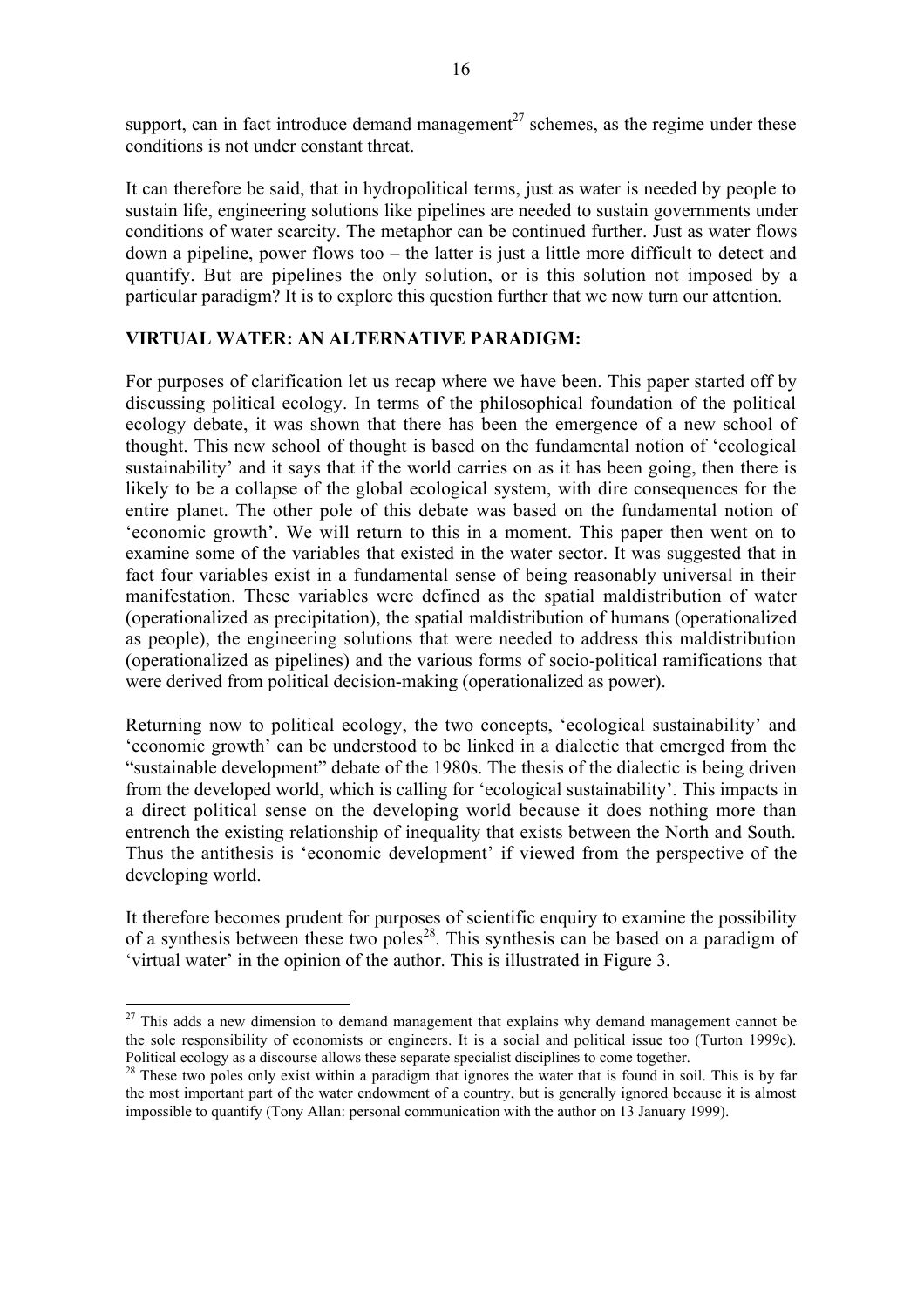The following argument to support this view is offered for consideration by the scientific and policy-making community in Southern Africa.

- $\ast$  This debate between 'ecological sustainability' and 'economic growth' is being driven by the developed states of the North.
- $\ast$  At the heart of the debate lies a search for the post-industrial society. This is at direct odds with the needs of the developing world, which is hampered in many cases by the existence of forms of pre-industrialisation.
- $\ast$  This debate is therefore likely to be perceived by decision-makers and activists, as being to the exclusive benefit of the North, at the direct expense of the South. The issue is thus likely to be placed on the North-South agenda in a more vociferous way in future. This is already evident in the form of "green conditionality" whereby donor agencies use environmental goals as a form of leverage over national governments (Leach & Mearns, 1996: 23).



**Figure 3. Schematic representation of the emerging environmental dialectic, showing "economic growth" and "environmental sustainability" as being at two poles, with "virtual water" being suggested as a viable alternative option.**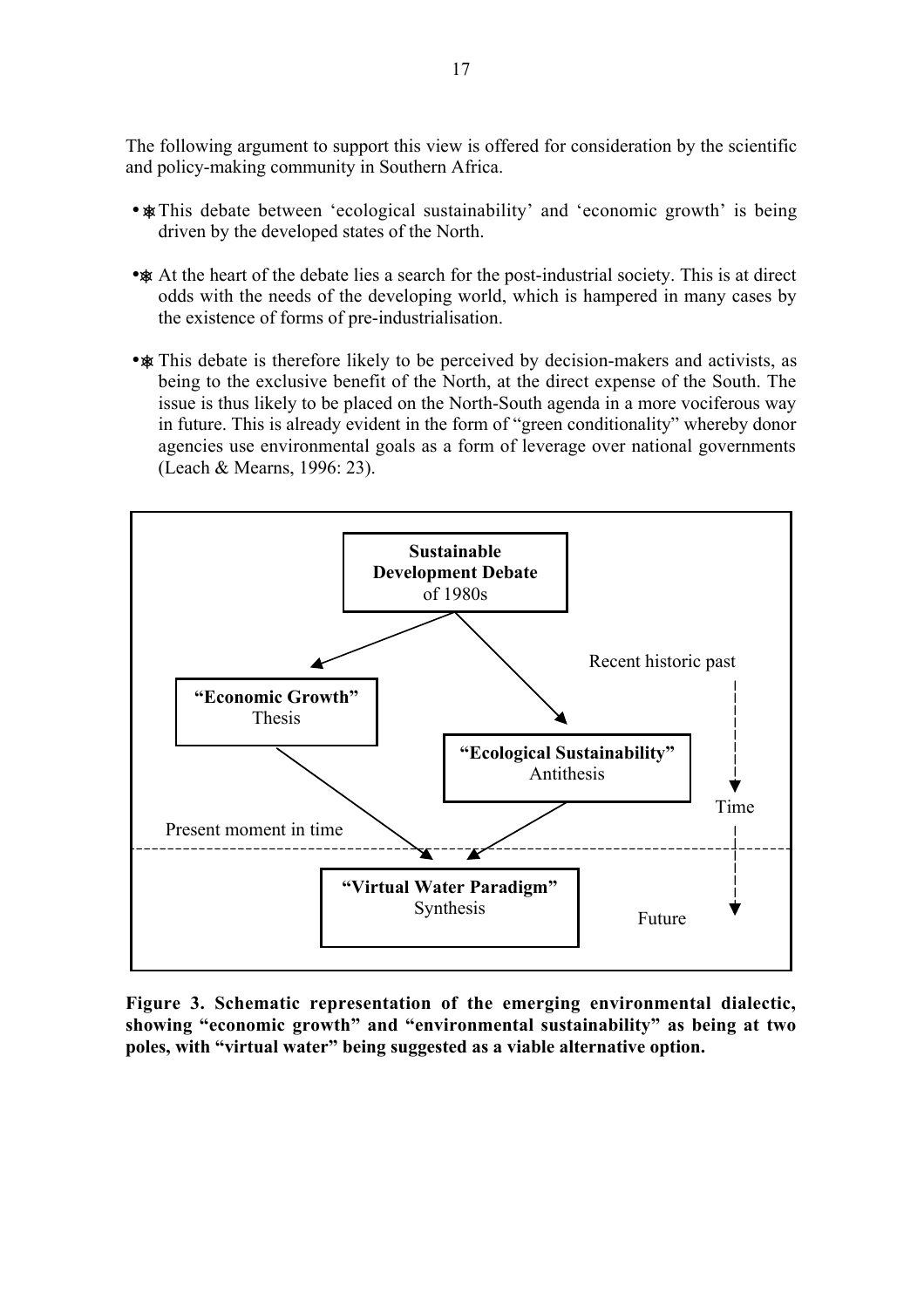The time is consequently ripe for the consideration of an alternative water sector policy. Indeed, a number of states are currently involved in so-called water sector reforms, which shows that the existing policies are no longer appropriate<sup>29</sup>.

Let us examine aspects of the suggested 'virtual water' paradigm in order to determine if it merits future consideration as a viable alternative, by starting off with a definition. Virtual water is the volume of water needed to produce a commodity or service (Allan 1996a). Typically it takes around 1 000 tonnes of water to grow one tonne of grain. This represents the 'virtual water' value of grain. 'Virtual water' is also present in hydroelectric power and constitutes the volume of water needed to produce a given unit of electricity. The important point about 'virtual water' is that it manages to harness the most valuable portion of the water endowment of any given state – the soil moisture – which normally cannot be quantified or valued. The logic<sup>30</sup> for a 'virtual water' paradigm is developed as follows:

- Whereas there are many examples of water scarcity at a local or regional level, there is not a water scarcity in global terms. Vast quantities of water do in fact exist in certain parts of the world.
- $\ast$ This surplus water is found in the soil moisture of grain exporting states. Significantly, these states have an abundance of natural precipitation, and the governments' concerned often subsidise the farmers to grow for the export market. This means that relatively cheap water can be imported in the form of grain.
- $\ast$  It is therefore easier, and less ecologically destructive, to import one tonne of grain than to pipe in 1 000 tonnes of water.

The choice comes down to a policy option between two poles.

•  $\ast$  If the government of a semi-arid region decides to adopt a policy of national selfsufficiency in food, then it means that large quantities of water will be needed for the agricultural sector. This could be called the "more crop per drop at whatever cost" option. It has been shown (Turton, 1998a) that agriculture has a low return to water than industry for example. Therefore to achieve a national-self sufficiency goal, it logically means that water will have to be located and mobilised for this purpose. There will be a cost for this in political, economic and environmental terms. Against the background of the current political ecology discourse, this will be increasing viewed in a negative sense by the powerful states of the North. This in turn can be reflected in trade negotiations, foreign aid packages and financial support.

<sup>&</sup>lt;sup>29</sup> There is a global shift away from the notion of national food self-sufficiency to one of national food selfreliance. The ultimate goal is to grow sufficient food to meet the world's needs, and to deliver that food to wherever it is needed (Lundqvist & Gleick, 1997:22).

 $30$  Refer to Allan (1996b) for a detailed analysis of 'virtual water' with respect to the way that it has helped the Middle East and North African (MENA) states balance their water budgets.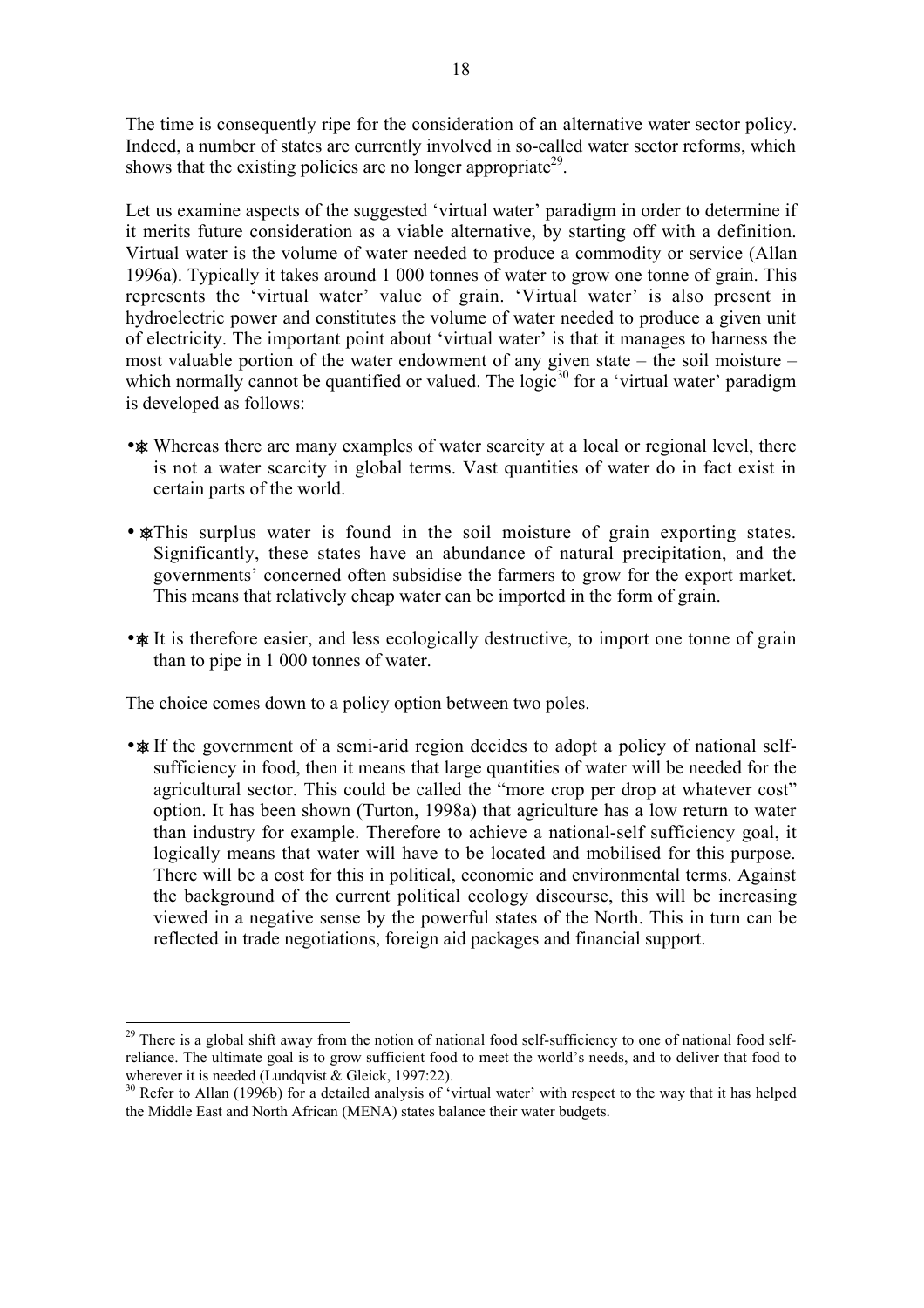•  $\ast$  Conversely, if a government opts for a policy of national self-reliance in food, then it does not need to mobilise water for agriculture in the physical sense. It can rather use its existing water for industrial purposes, where it has been shown (Turton, 1998a) to have a higher rate of return. This could be called the "more jobs per drop at reasonable cost option". Significantly, this would free up the water budgets of many states and would impact positively in the form of reducing water scarcity.

So, pipelines and their associated engineering support systems, can be understood as being the "hard option", falling into the category of ecological unsustainability, whereas 'virtual water' can be seen as the "soft option", falling into the category of economic growth within the bounds of environmental sustainability. This is important, given the fact that currently the political ecologists (who criticise pipelines as being ecologically disruptive and therefore unsustainable) have as yet developed no alternatives to "sustainable development" (Bryant & Bailey, 1997: 4). Virtual water is thus a viable synthesis for the prevailing ecological dialectic in the opinion of the author. What are the ramifications of this in a Southern African context?

At this moment in time, a number of water transfer schemes are underway in Southern Africa. They are becoming ever more complex and costly as the only available water becomes ever more distant. In fact, in strategic terms at present, the only significant water that is still available for exploitation is found in the Zambezi and Zaire Basin. Some of the major projects that are currently under way include:

- $\ast$  The Lesotho Highlands Water Project (LHWP) captures the headwaters of the Orange River in Lesotho and re-directs it to the industrial heartland of South Africa via the Vaal River sub-basin. The return flow is back into the Orange Basin. The first water has started to flow already and additional phases of construction are being considered that will almost double the volume of supply.
- $\ast$  The North-South Carrier (NSC) in Botswana is nearing completion. Most of the pipes are in the ground and smaller aspects such as pump stations and valve chambers are being finished off. The overall length is in the order of 350 kilometres and it will harness the water from the Moutloutse, and later the Shashe River, in the Limpopo Basin, taking it down to Gaborone. The source of supply is the Letsibogo Dam that has been completed and is currently filling up, albeit slower than was anticipated.
- $\ast$  The Eastern National Water Carrier (ENWC) in Namibia takes water from a number of sources including ground and surface water found in the north east of the country, down to Windhoek in the centre.

In addition to these projects that already exist, there are a number of new projects being planned. These are likely to become highly emotive as some of them already are. In most cases, the author is of the opinion that sophisticated international special interest groups such as environmental NGOs, are likely to put increasing pressure onto foreign donors not to support the projects. These projects include: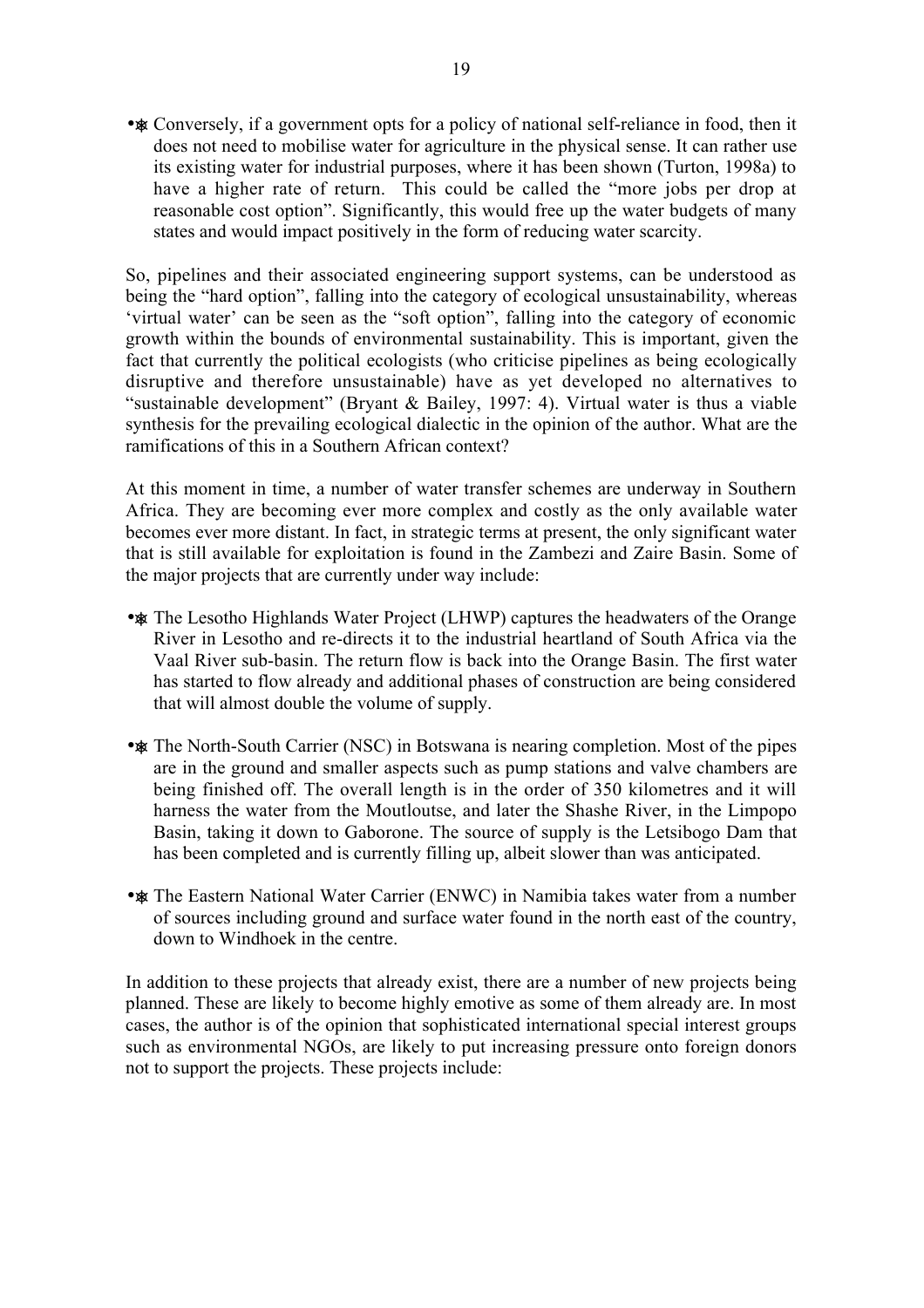- The Matabele-Zambezi-Water-Project (MZWP) is being planned to take water from the Zambezi River just below Victoria Falls. It is likely to be very costly due to the operating head and resultant energy costs needed to pump the water. As a result, its logic is being linked to the development of the Batoka Gorge Dam that will reduce the head while providing the energy needed for the pumping. This in turn means that Zambia is going to be drawn into a debt situation for a dam that they have no need for, and that will actually divert water away from themselves and therefore be to their own detriment. Zambia is in fact deriving foreign currency from ecotourism that is based on the white water rafting below Victoria Falls, which is of a world class. This will be lost if the dam is built. The author is currently doing some research aimed at determining if this pipeline will in fact be linked to the NSC in Botswana, as they are spatially very close together. If this happens, the throughput will be higher making the economics different and possibly more attractive. This is an extremely complex issue in hydropolitical terms, and one that is likely to become very emotive. Research is difficult because no respondent is prepared to be quoted due to the sensitivities.
- $\bullet \ast$  The Namibian government has announced its attention of developing a pipeline from the Okavango River (Turton, 1999b; Ramberg, 1997). In addition to this it is mooting the possibility of developing a hydroelectric scheme at Popa Falls on the Okavango River. This is causing some unease in Botswana and is likely to be vociferously opposed by environmental groupings. There is already a coalition of such NGOs working under the name of the Okavango Liaison Group, which is functioning within a political ecology framework. There are some unconfirmed reports that planning is underway to develop a major pipeline from the Zaire Basin down to Namibia.
- The Namibian government is in an advanced planning stage for the development of a dam at the Epupa Falls on the Cunene River. Two sites are being considered – the Baynes and Epupa sites. There are complex political dynamics around this whole project that are beyond the scope of this paper. One specific angle is linked to the inundation of the traditional ancestral burial sites and grazing land of the Himba people. Current arguments against the project are distinctly being propagated in a political ecology framework.

Pipelines and their associated politics of power represent what can be described as the *realpolitik* of water. 'Virtual water' and its associated political ramifications of power, represent a softer option to the problem of the spatial maldistribution of water and people, that is based on a consensual and accommodative style of political decision-making, using the notion of "some, for all, forever<sup>31</sup>". If serious research is done within the framework of political ecology thinking, it may be found that the above-mentioned projects may not even be needed, if the rationale of a 'virtual water' based development strategy is considered as a viable alternative. Researchers will need support however this is the underlying rationale for this paper - as this endeavour is likely to take them into

<sup>&</sup>lt;sup>31</sup> Full acknowledgement is given to Prof. Kader Asmal, the South African Minister of Water Affairs and Forestry, for articulating this so eloquently in Cape Town on 11 November 1998.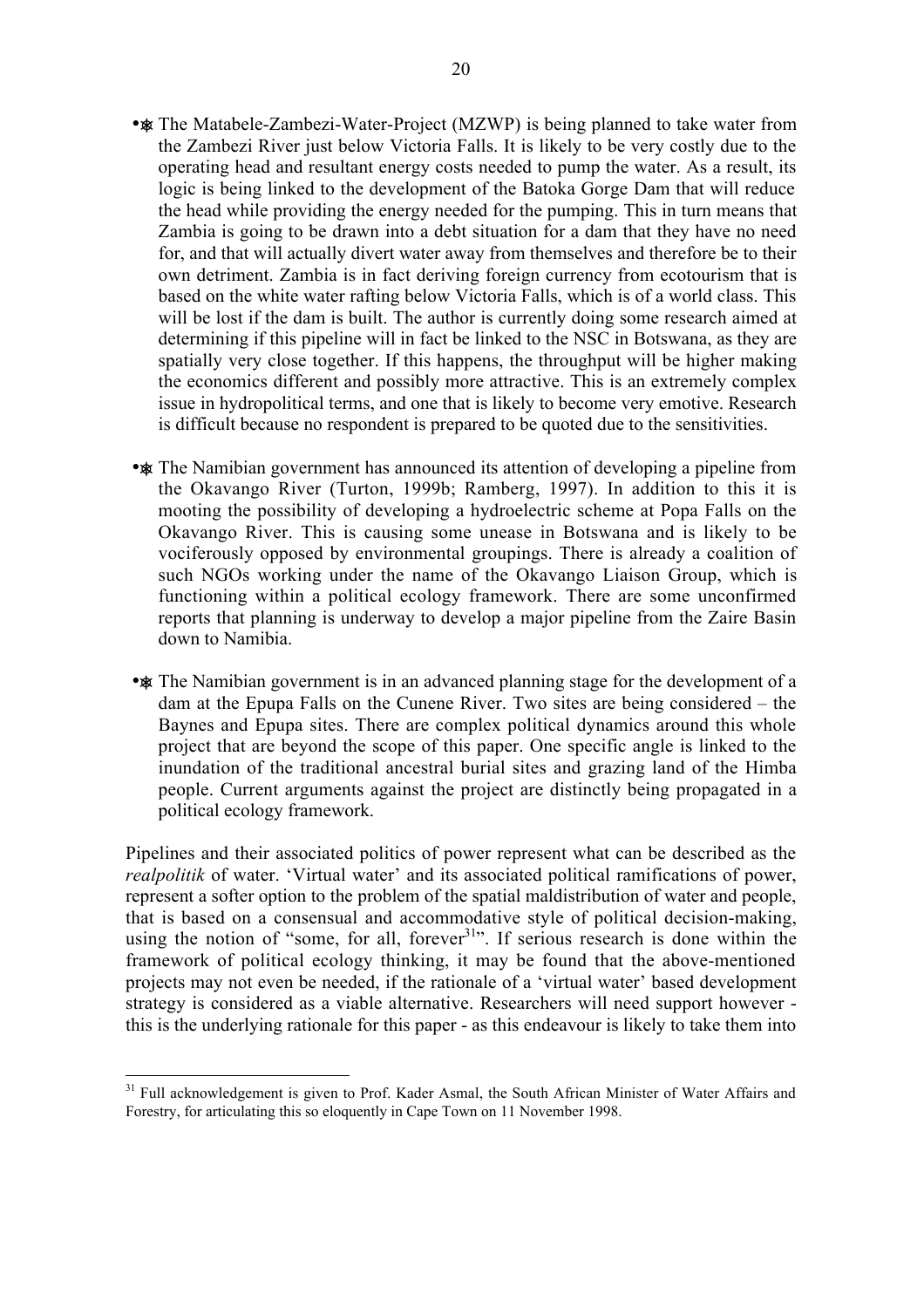areas where the sanctioned discourse (also referred to as 'public transcript<sup>32</sup>') would have us believe that the water sector is not the domain of the social scientist, but rather the engineer and the hydrologist.

#### **TOWARDS A POLITICAL ECOLOGY BASED RESEARCH AGENDA:**

It has been shown that the current state of political ecology thinking, if left as it is and taken to its logical conclusion, will result in a sharp polarisation into two distinct groups – those calling for "ecological sustainability" and those calling for "economic development". A 'virtual water' option offers a viable alternative in the opinion of the author, embracing the best of both poles. If this is to be accomplished, a serious research agenda needs to be formulated. The following are some suggested areas of interest:

- $\ast$  The existing definition of 'virtual water' is too crude and abstract. This needs to be made more specific and capable of being operationalized and quantified in economic, social and political terms.
- $\bullet$  Is virtual water based on international trade in water-rich products that are produced by industry for example? If so, then what of the poorer developing states that lack the capital to harness their water surplus<sup>33</sup> and sell it as 'virtual water', or the foreign currency surplus with which to buy 'virtual water'? Is 'virtual water' based on the trade of cereals? If so, then what is the significance of this option in cultural<sup>34</sup> terms? If there is a cultural preference for local grains, how will this impact on the viability of a 'virtual water' policy?
- $\ast$  Is virtual water based on the trade of agriculturally derived products that harness the valuable soil moisture? If this is so, then the rationale of exiting policy options change significantly. For example, selling beef from Botswana is tantamount to exporting the valuable soil moisture of the Kalahari in the form of meat to the waterrich European Union, in much the same way that exporting oranges from Israel was. The Israeli policy has subsequently been reviewed<sup>35</sup> in light of a 'virtual water' approach. If the focus is on agricultural products, then what is the economic significance of exporting 'virtual water' in hydroelectricity from the Zambezi River rather than building pipelines?

 $32$  Refer to Bryant & Bailey (1997: 42) for more details on the relevance of this.

<sup>&</sup>lt;sup>33</sup> Zambia, Angola and possibly Mozambique are examples of states with a water surplus.

<sup>&</sup>lt;sup>34</sup> It has been shown (Lichtenthäler, 1999) that "cereals are not only central but absolutely essential to Yemeni cuisine. Importantly, the perceived social and cultural values of some home grown varieties – of which 25 are known for sorghum alone – and their distinct place and function within Yemeni daily life, explains the strong preference for local grains over foreign imports. Moreover, homegrown cereal foods, especially at lunch, are believed to enhance the daily and socially significant *qat* chewing experience in the afternoon. *Qat* is a narcotic stimulant chewed by the majority of Yemeni men in the company of friends and relatives. The production and consumption of home grown cereals strengthens social values and notions of identity".

<sup>&</sup>lt;sup>35</sup> Refer to Feitelson (1998) for a detailed study of how a window of opportunity made this politically possible.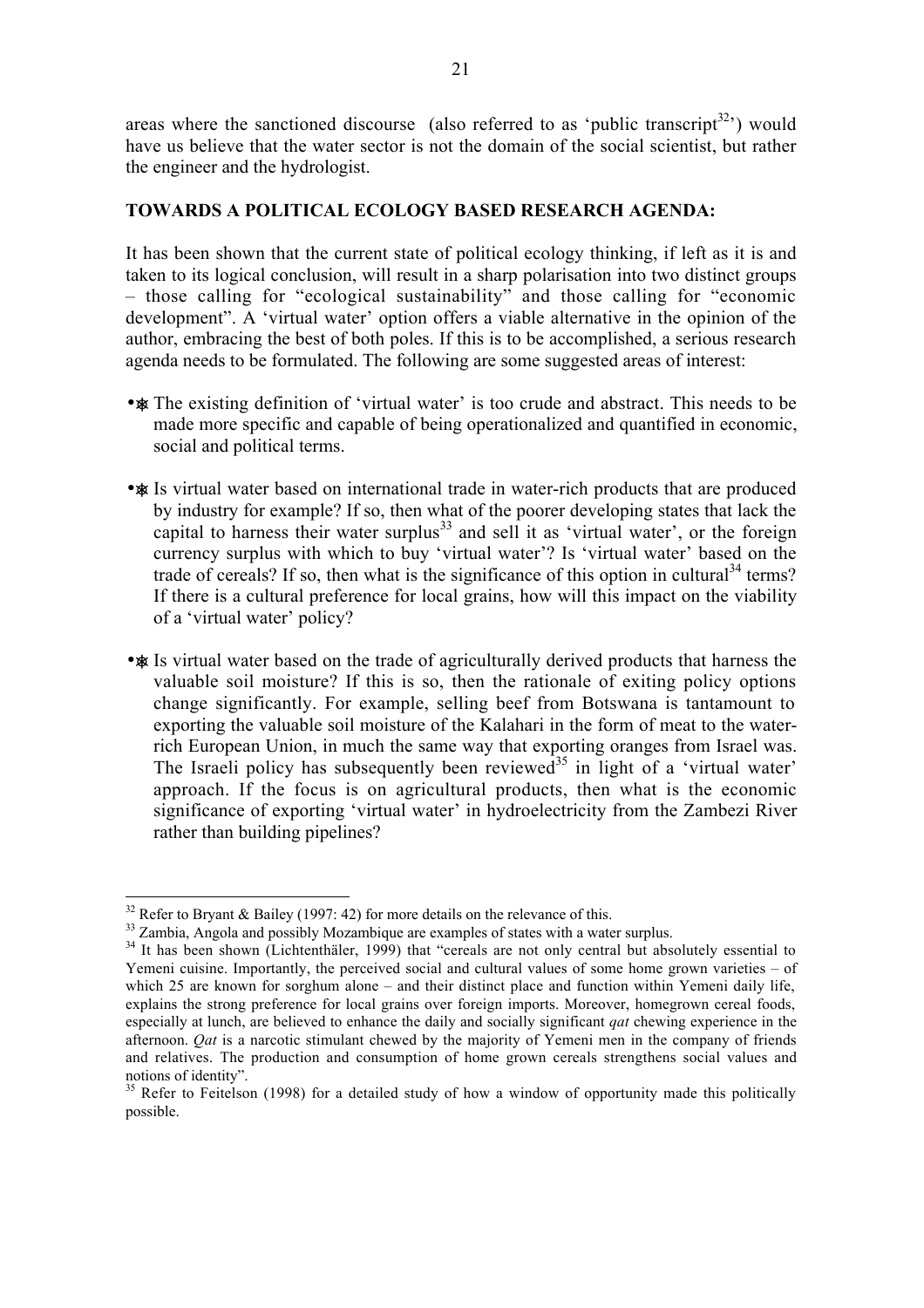- Within the context of Southern Africa, what will be needed at the political level to use 'virtual water' to stimulate intra-regional trade, which is currently hampering the economic integration of SADC states? For example, could a specific policy be developed that would mobilise the water surplus found in Angola and Zambia, and allow this to be used to supplement the water deficits of states like Namibia, Zimbabwe, Botswana and South Africa?
- $\bullet$  Is a 'virtual water' based developmental strategy sufficient to allow for a dialectic synthesis between the thesis of 'economic growth' and the antithesis of 'ecological sustainability'?

#### **CONCLUSION:**

What is abundantly clear to the author is that there is a global dynamic that is currently shaping the economic future of all developing states. This is operating within the framework of a North-driven notion of 'ecological sustainability'. Now is the opportunity, to mobilise the scientific and research community, in an effort to determine the relative advantages and disadvantages inherent within any strategic developmental option that is chosen. We are moving into unknown territory – we are crossing an invisible threshold<sup>36</sup> into a new paradigmatic frame of reference - where existing knowledge can no longer offer us sufficient assurance that the policy choices being considered are the best ones. The overall framework of political ecology provides a fertile research ground for multidisciplinarity. The world is complex. It is the fragmentation into specialised disciplines that has muddled the way that humans understand how the world works. Political ecology can be used to reconcile these differences by providing a road map that can steer policy-makers on that difficult to navigate course, balancing precariously between the political complexities of the need for economic growth and the precipice of ecological collapse.

 <sup>36</sup> Turton (1999b) cites an example of the subtle intrusion of political ramifications into the "normal" domain of engineers and hydrologists. This involves the decision to build a pipeline from the panhandle of the Okavango Delta. Normally it would be the realm of engineers to make such decisions, and certainly within the sovereign competence of the Government of Botswana to do so. Yet suddenly, an upstream riparian decides to build a pipeline and the whole issue becomes one of international politics (Refer to Ramberg, 1997). From that moment onwards, political factors became as relevant as any engineering equation to the development of that pipeline. An invisible but important threshold has been crossed. The politics of pipelines has been thrust upon us. Where are the social science specialists who can provide insight to such complex decision-making? Are they even allowed to sit in International River Basin Commissions where such issues are thrashed out? The answer at this stage is an emphatic no, because the prevailing paradigm is that water is the exclusive domain of engineers, hydrologists and possibly freshwater ecologists. Refer to Turton (1999c) to see how this changes over time. Significantly, political ecology thinking says that this need no longer be the case. The sanctioned discourse or 'public transcript' is being challenged.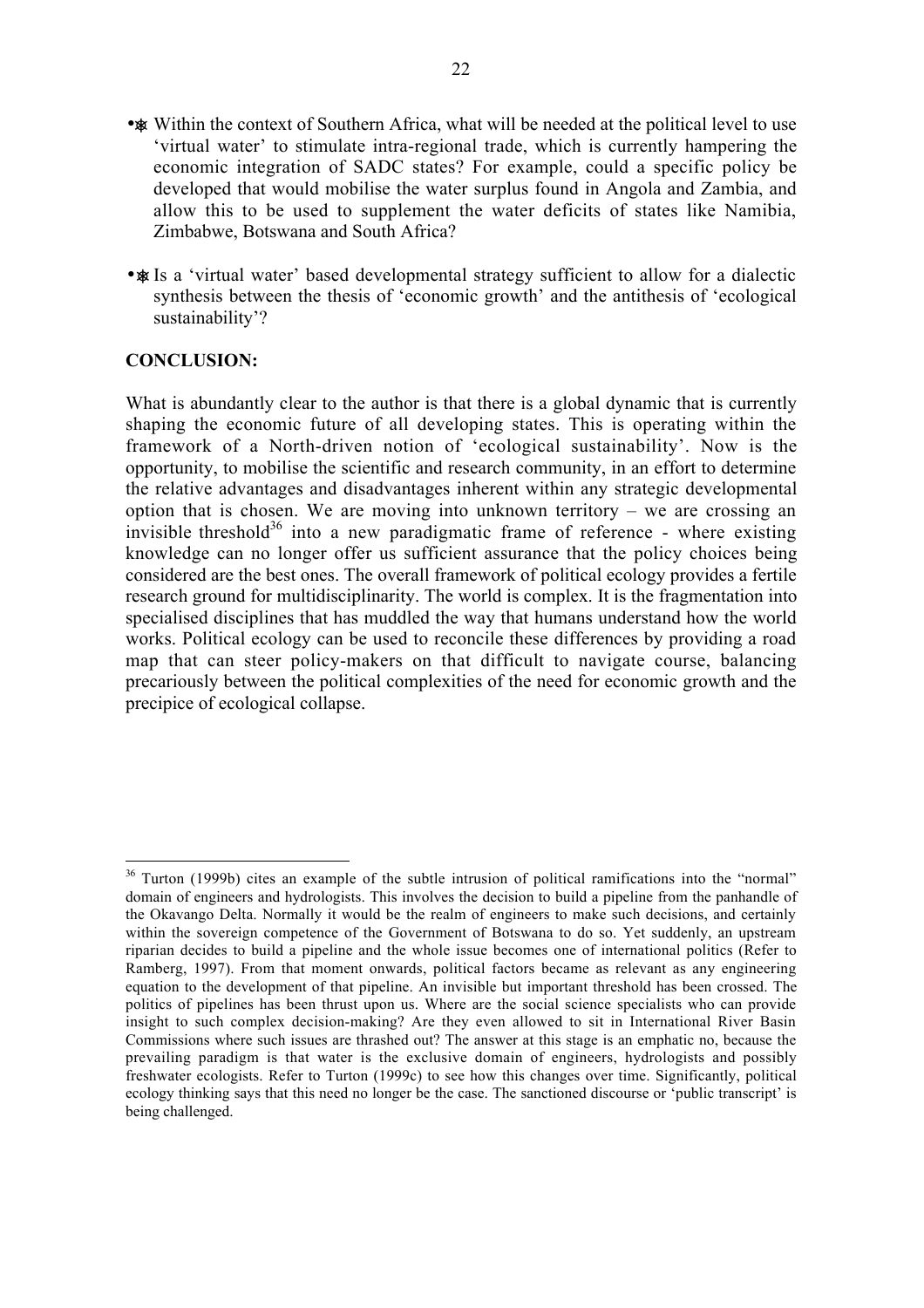#### **BIBLIOGRAPHY:**

**Abrams, L.J.** 1996. Policy Development in the Water Sector – The South African Experience. In Howsam, P. & Carter, R.C. (eds.) *Water Policy: Allocation and Management in Practice.* London: E & FN Spon

**Allan, J.A.** 1996(a). Electronic mail sent to the author dated 16 September 1996.

**Allan, J.A.** 1996(b). Policy Responses to the Closure of Water Resources: Regional and Global Issues. In Howsam, P. & Carter, R.C. (eds.) *Water Policy: Allocation and Management in Practice.* London: E & FN Spon

**Allan, J.A**. 1999. Personal communication with the author on 11 January 1999, London.

**Atkinson, A.** 1991. *Principles of Political Ecology.* Belhaven Press: London

**Bahro, R.** 1982. *Socialism and Survival.* London: Heretic Books

**Bahro, R.** 1984. *From Red to Green.* London: Verso

**Bahro, R.** 1986. *Building the Green Movement.* London: Heretic Books

**Barnet, R. J.** 1980. *The Lean Years: Politics in the Age of Scarcity*. London: Abacus

**Bryant, R.L**. 1993. Power, Knowledge and Political Ecology in the Third World: A Review. In *Progressive Physical Geography*, Vol. XX [Feb. 1993]

**Bryant, R.L. & Bailey, S.** 1997. *Third World Political Ecology*. New York: Routledge

**Buzan, B.** 1994. *National Security in the Post Cold War Third World.* Paper presented at the Conference on National Security in Developing Countries, 26 January 1994, Institute for Strategic Studies, University of Pretoria, South Africa.

**Conley, A.H**. 1997. To be or not to be? South African Irrigation at the Crossroads. In Kay, M., Franks, T. & Smith, L. (eds.) *Water: Economics, Management and Demand.* London: E & FN Spon

**Davies, B.R., O'Keefe, J.H. & Snaddon, C.D.** 1993. *A Synthesis of the Ecological Functioning, Conservation and Management of South African River Ecosystems.* Water Research Commission Report No. TT 62/93. Pretoria.

**Eckersley, R.** 1997 *Environmentalism and Political Theory.* London: UCL Press

**Feitelson, E.** 1998. *The Implications of Changes in Perceptions of Water in Israel for Peace Negotiations with Jordan and the Palestinians.* Department of Geography, Hebrew University of Jerusalem.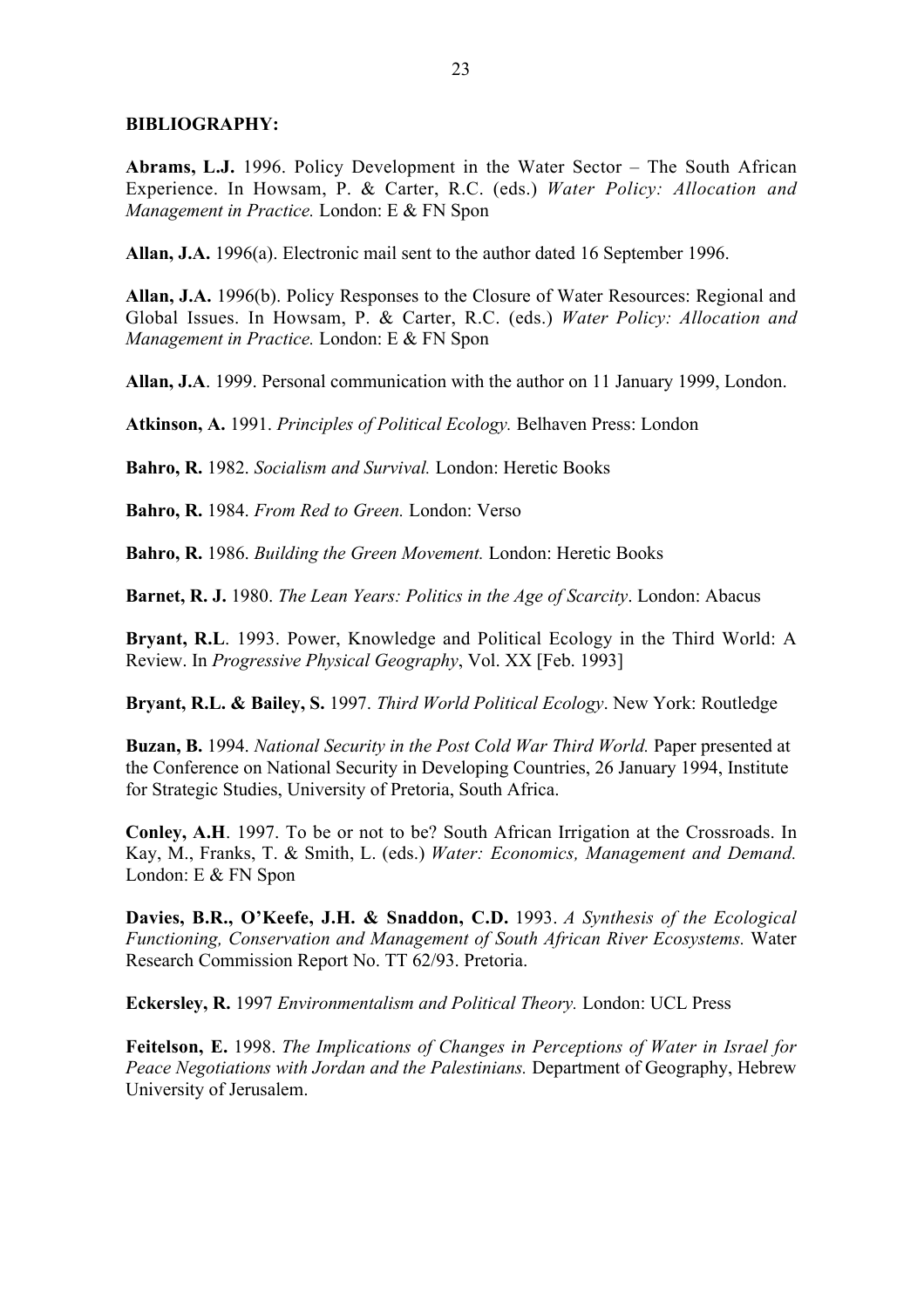**Hardin, G.** 1968. The Tragedy of the Commons. In *Science*, No. 162; 1243-48.

**Heilbroner, R.L.** 1974. *An Inquiry into the Human Prospect.* New York: Norton

**Homer-Dixon, T. & Percival, V.** 1996. *Environmental Scarcity and Violent Conflict: Briefing Book.* Population and Sustainable Development Project, American Association for the Advancement of Science & University of Toronto.

**Kottak, C.P.** 1998. *Challenge to the State.* Paper presented at the International Congress of Anthropological and Ethnological Science, 26 July, Williamsburg, Virginia, USA.

**Leach, M. & Mearns, R.** 1996. Environmental Change and Policy: Challenging Received Wisdom in Africa, in Leach, M. & Mearns, R. (eds.) *The Lie of the Land: Challenging Received Wisdom on the African Continent.* London: Villiers Publications

**Leiss, W.** 1974. *The Domination of Nature*. Boston: Beacon

**Lichtenthäler, G.** 1999. *Environment, Society and Economy in the Sa'dah Basin of Yemen: The Role of Water.* Draft copy of a PhD Dissertation. Geography Department. School of Oriental and African Studies (SOAS), University of London.

**Lundqvist, J. & Gleick, P.** 1997. *Comprehensive Assessment of the Freshwater Resources of the World: Sustaining our Waters into the 21st Century.* Stockholm: Stockholm Environment Institute

**Mac Donald, M. & Partners.** 1990. *Sub Saharan Africa Hydrological Assessment: SADCC Countries: Regional Report.*

**Mollinga, P.P. & van Straaten, C.J.M.** 1996. The Politics of Water Distribution. In Howsam, P. & Carter, R.C. (eds.) *Water Policy: Allocation and Management in Practice.* London: E & FN Spon

**Ohlsson, L.** 1998. *Water and Social Resource Scarcity- An Issue paper Commissioned by FAO/AGLW*. Presented as a discussion paper for the 2<sup>nd</sup> FAO E-mail Conference on Managing Water Scarcity. WATSCAR 2.

**Ohlsson, L.** 1999. *Environment, Scarcity and Conflict: A Study of Malthusian Concerns*. Department of Peace and Development Research. University of Göteborg.

**Ophuls, W.** 1973. Leviathan or Oblivion? In Daly, H.E. (ed.) 1973. *Towards a Steady State Economy*. San Francisco: Freeman

**Percival, V. & Homer-Dixon, T.** 1995. *Environmental Scarcity and Violent Conflict: The Case of South Africa.* Population and Sustainable Development Project, American Association for the Advancement of Science & University of Toronto.